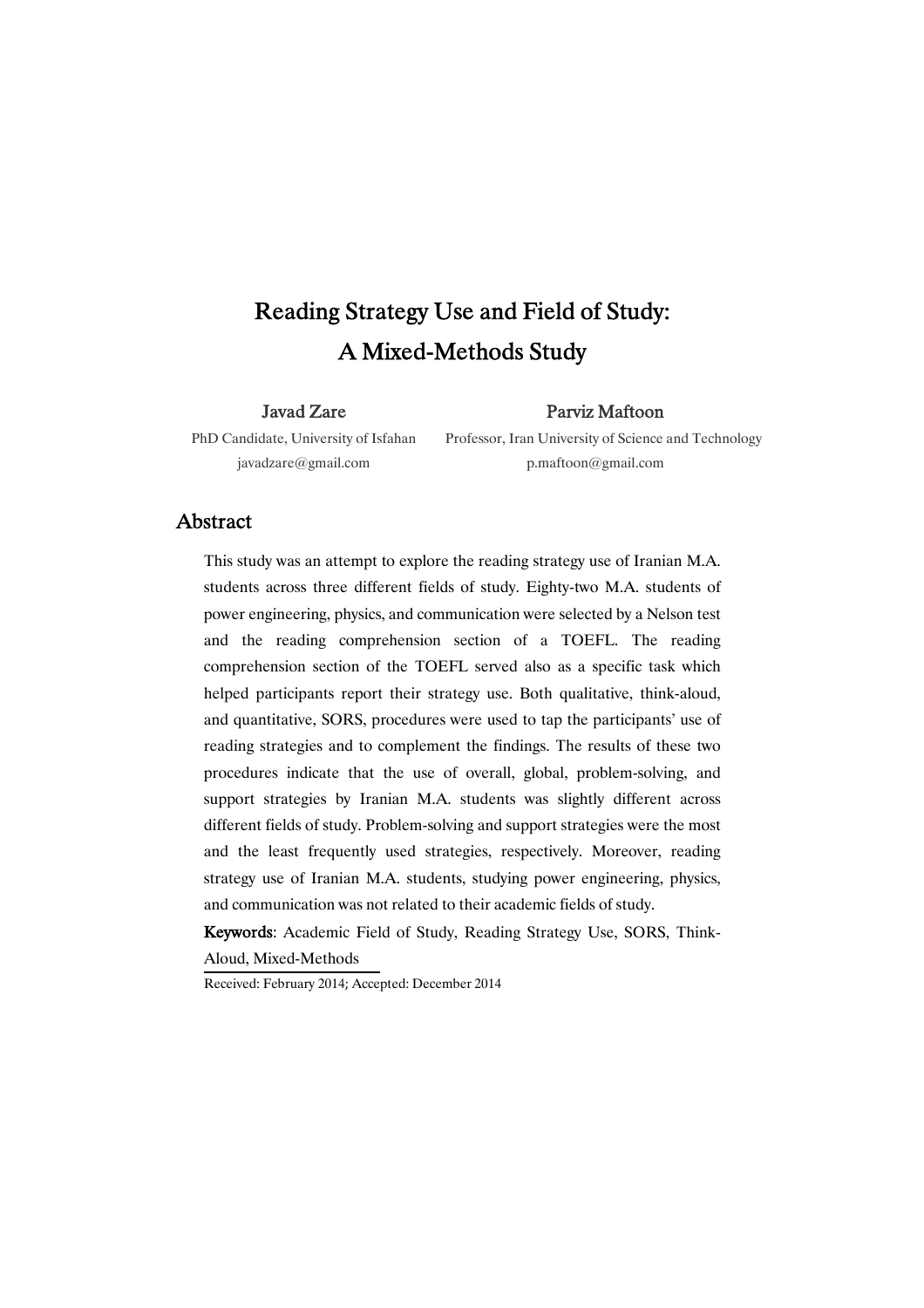### 1. Introduction�

Over the last decades, attempts have been made to develop theories of language teaching and learning. These efforts have all been made from the viewpoint of teaching and teachers. Much less attention has been paid to learning and learner issues, underestimating the significance of the part learners can play in language learning (Larsen-Freeman, 2001). However, more recently, second language acquisition has changed dramatically. This fundamental change originated from the rise of the mentalist model of language learning in linguistics (Chomsky, 1964) and cognitive psychology (Ausubel, 1968). Thereafter, such concepts as "learner-centered curriculum" (Nunan, 1988), "learner-centeredness" (Tudor, 1996), "learner strategies" (Cohen, 1998; Wenden & Rubin, 1987), and "language learning strategies" (Oxford, 1990b), underscoring the precedence of learners and learning over teachers and teaching were introduced. Therefore, learners were put in the spotlight of research to develop assumptions that account for their individual differences in language learning. Language learning strategies is one of the concepts that accounts for individual differences in learning and has, thus, gained momentum with the rise of learner-centered teaching.

Models of strategic learning have been applied to learning of the four language skills (Oxford, 1990b). One of these skills which has largely been influenced by the development of theories of strategic learning is reading. Reading is a complex process, the acquisition of which requires rigorous cognitive demands on the part of learners. Grabe (1991) in this regard writes "literacy in academic settings in developed countries exists within the context of massive amounts of print information" (p. 389).

The importance of reading strategies in reading is known to everybody, as reading strategy use facilitates learning to read effectively (e.g., Anderson,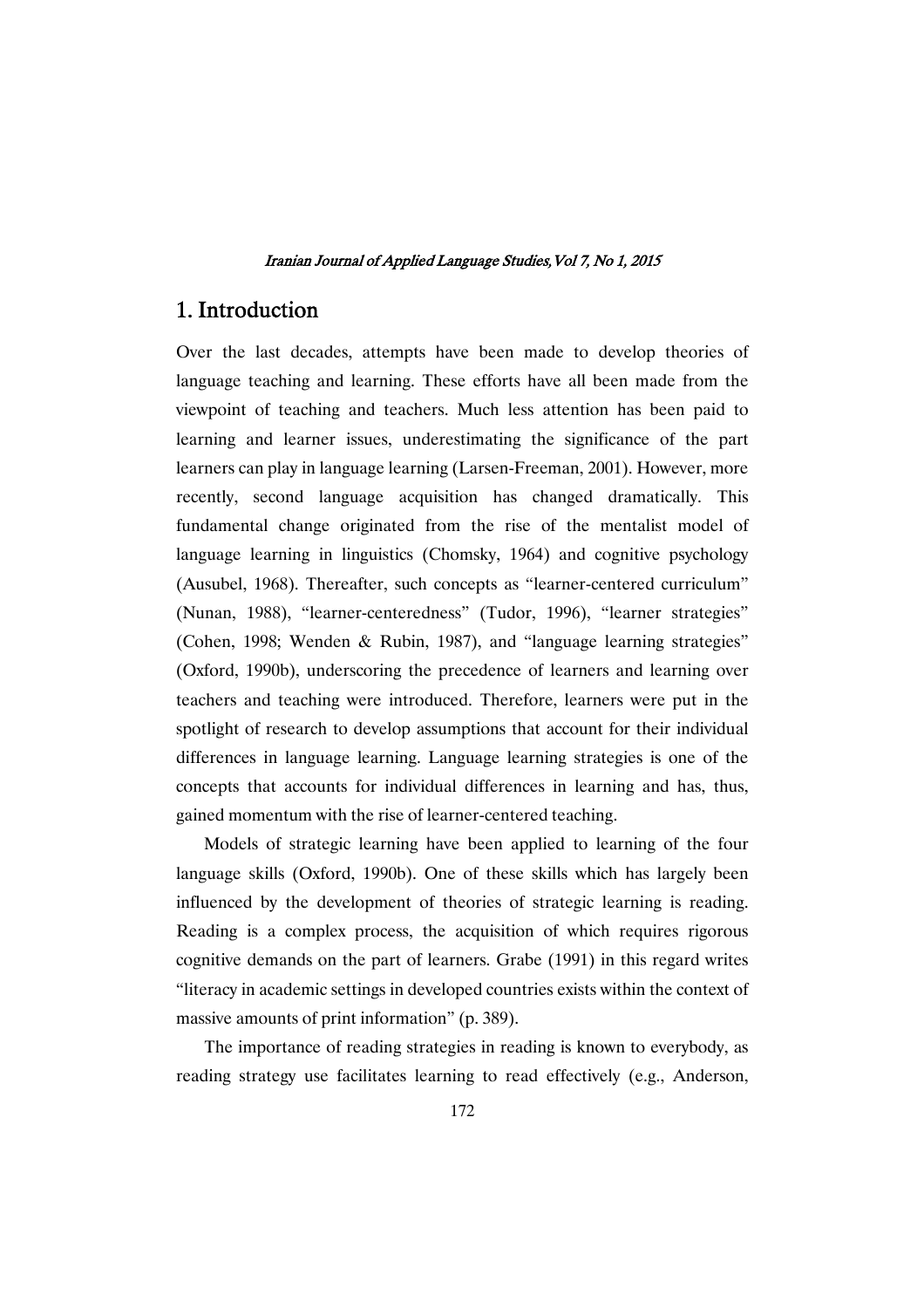1991; Brown, 2007; Carter & Nunan, 2001; Grabe & Stoller, 2002; Oxford, 1990b; Rubin, 2008). Oxford (1990b) points out that these strategies make the learning process easier, more enjoyable, more self-directed, more effective, and more transferable to new situations. Brown (2007) writes "reading comprehension is a matter of developing appropriate, efficient comprehension strategies" (p. 306). Learning strategies are also effective in increasing learners' independence and autonomy (e.g., Anderson, 1985; Carter & Nunan, 2001; Cotterall, 2008; Oxford, 1990a, b; Wenden & Rubin, 1987). Grabe and Stoller (2002), in their study of fluent readers, reveal that good readers possess the skill of using reading strategies. However, as Anderson (1991) argues, not only strategic reading is a matter of knowing which strategy to use, but also strategic readers must be able to use and orchestrate them with other strategies successfully. More recently, Rubin (2008) argues "it is not the presence or absence of a strategy that leads to effective learning; rather it is how that strategy is used (or not used) to accomplish tasks and learner goals" (p. 11). That is, it is the operationalization of the strategy that is critical, not the strategy, in and of itself (Dörnyei, 2005). As a matter of fact, in order to help learners apply and orchestrate these strategies, studies need to focus on learners' strategy use in different circumstances (Oxford, 1990b).

A review of language learning strategy research reveals that there are numerous factors which affect strategy use. Gender, motivation, learning styles, nationality, ethnicity, and language proficiency have all been demonstrated to have a relatively strong influence on the choice of language learning strategies (e.g., Green & Oxford, 1995; Oxford, 1990a; Oxford & Burry-Stock, 1995; Parilah, Aminuddin, Suhana, Nurulhafizah, Yurni, Shahirah, & Hashim, 2010). Oxford and Nyikos (1989) find such factors as the student's motivation, the length of the time s/he had been studying the language, willingness to learn a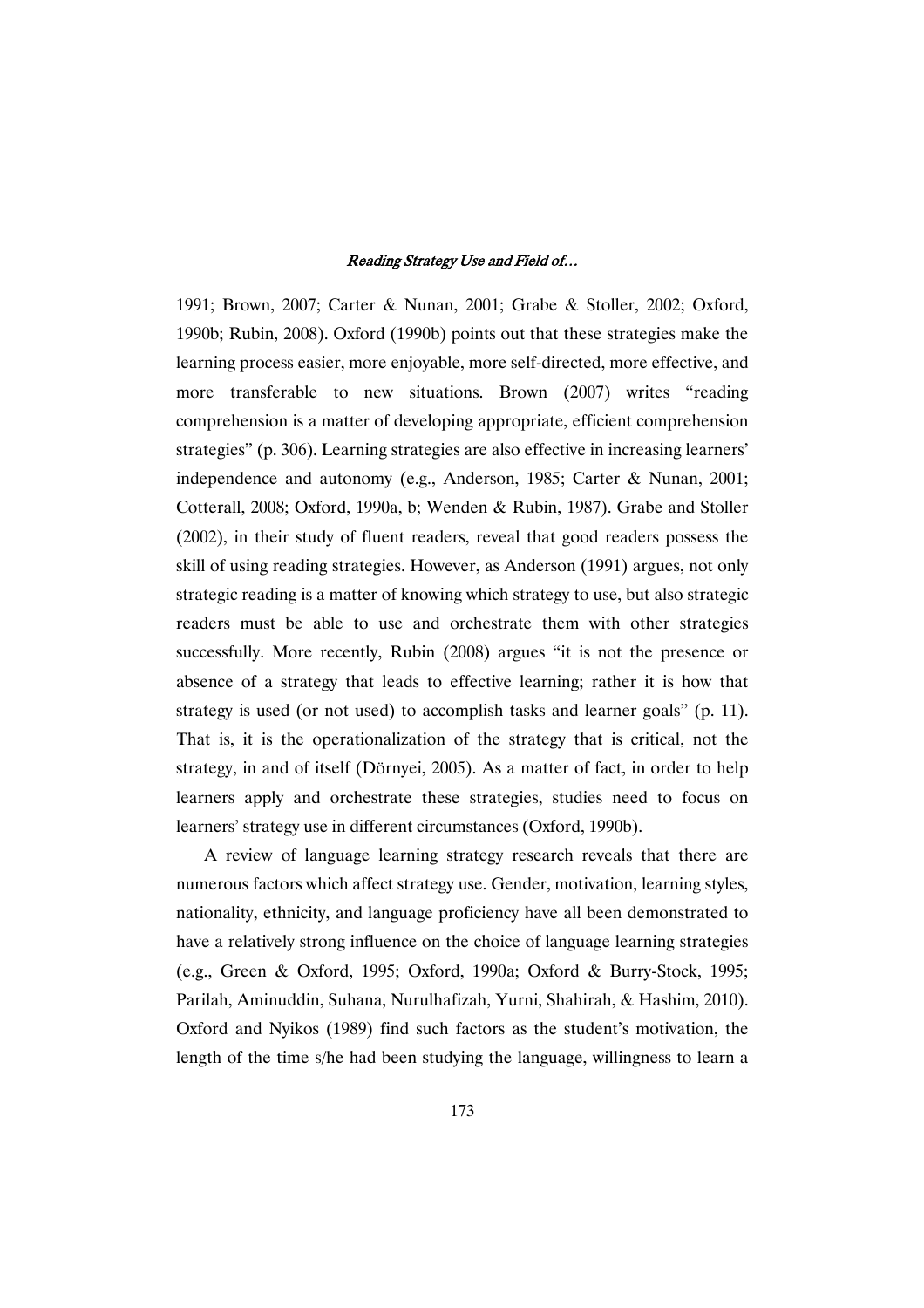language, and the student's field of study to be significant to the study of learning strategies. Of all these factors, one which is of particular interest to this study has been treated with neglect. Academic field of study is assumed to be related to learners' use of reading strategies. In other words, reading strategies that EFL learners utilize while reading general passages are subject to change for learners from different academic fields of study (e.g., Eley, 1992; Oxford & Nyikos, 1989; Peacock, 2001; Peacock & Ho, 2003; Yvonne, Vermetten, Lodewijks, & Vermunt, 1999).

With these concerns in mind, this paper aimed to shed light on the relationship between field of study and reading strategy use of Iranian M.A. students in general materials. More specifically, it was to determine the most and least frequently used strategy subscales, on the one hand, and to explore whether there was any statistically significant difference in the reading strategy use of Iranian M.A. students across three fields of study, on the other. The following research questions were addressed throughout the study:

- Q1: Which subscales of strategies, i.e., global, problem-solving, or support, are used the least and the most by students from different fields of study?
- Q2: Is there any significant difference in the reading strategy use of Iranian M.A. students across different academic fields of study?

### 2. Reading Strategies Research: An Overview

Reading strategies have been defined and researched extensively in the literature (e.g., Anderson, 1991; Block, 1986; Carrell, 1985, 1998; Carter & Nunan, 2001; Cohen, 1990; Griffiths, 2013; Griffiths & Oxford, 2014; Paris, Lipson, & Wixson, 1983). Griffiths (2013) defines strategies as "activities consciously chosen by learners for the purpose of regulating their own language learning" (p. 36). Due to a lack of consensus on an all-encompassing definition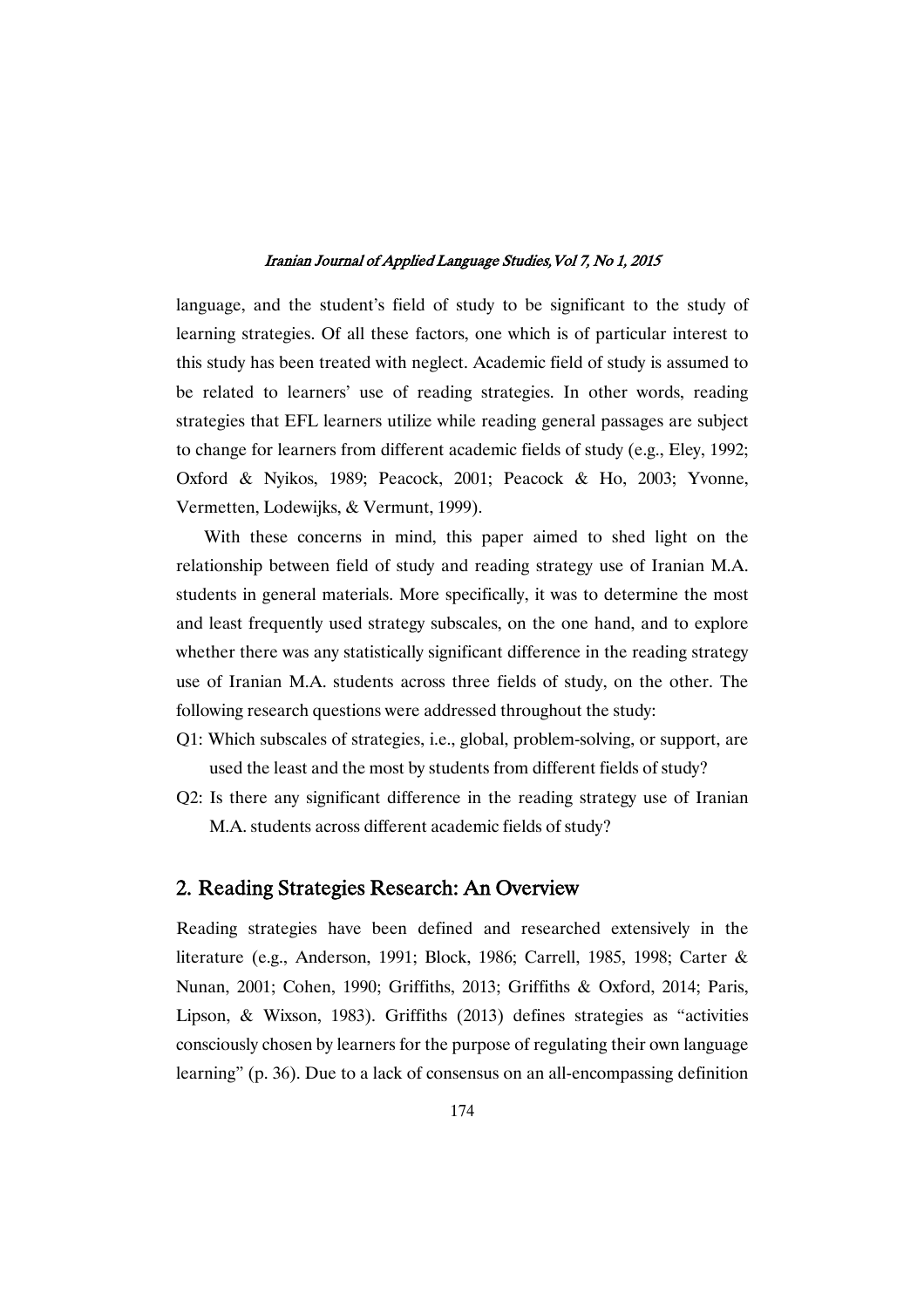for strategies, Macaro (2006) argues for listing defining characteristics of strategies according to which strategies can be described instead of giving definitions. These features include location, size, abstractness, relationship to other strategies, explicitness of goal orientation, and transferability (Macaro, 2006).

Classification of learning strategies is still a matter of debate. Different classifications have been suggested for the term (Griffiths & Oxford, 2014). O'Malley and Chamot (1990, p. 44-45) in a model which is heavily drawn on Flavell's (1971) concept of metacognition and Anderson's (1983) view of cognition, put forth a tripartite taxonomy dividing strategies into metacognitive, cognitive, and socio-affective strategies.

Metacognitive strategies refer to higher order executive skills that may entail planning for, monitoring, or evaluating the success of a learning activity. O'Malley and Chamot (1990) enumerate some of these "higher order executive" (p. 44) strategies as selective or directed attention, planning, monitoring, and evaluating.

Cognitive strategies refer to the techniques that involve interacting with instructional materials to be learned, manipulating the material mentally or physically in ways that enhance language learning. They are related to the task at hand and the manner in which linguistic information is processed. This category includes such strategies as rehearsing, organizing, inferring, summarizing, deducing, imaging, transferring, or inducing, and elaborating.

Socio-affective strategies represent a broad group of strategies that involves either interaction with another person, or ideational control over affection. They help learners enhance their tackling of a learning task. Socio-affective strategies include such strategies as cooperation, questions for clarification, and self-talk.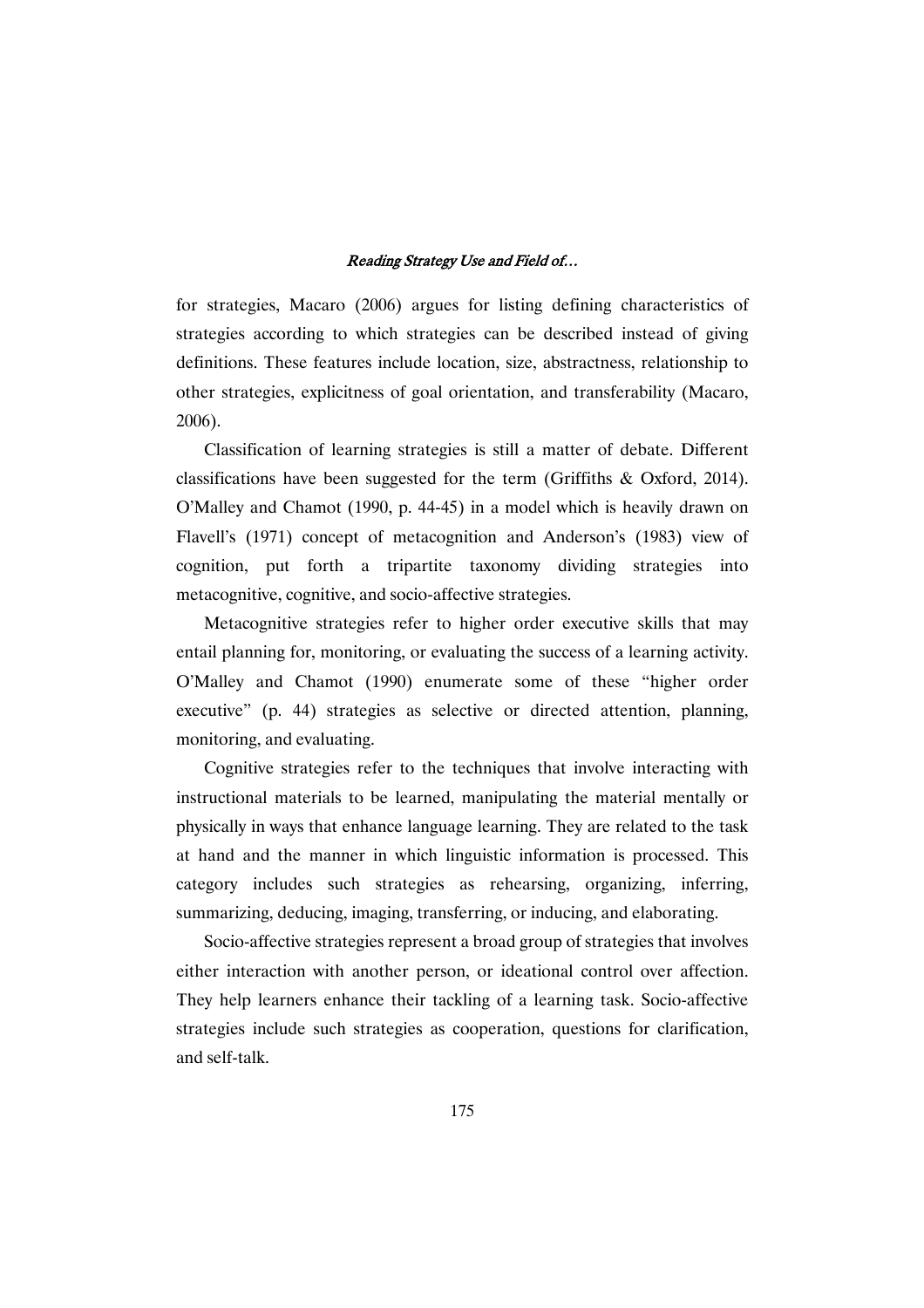Following O'Malley and Chamot's (1990) framework, Mokhtari and Sheorey (2002) observe three types of reading strategies including global (metacognitive), problem-solving (cognitive), and support strategies.�

Global strategies refer to advanced planning and comprehension monitoring techniques. Examples include setting purpose for reading, previewing text before reading, and using contextual clues.�

Problem-solving strategies refer to the deliberate actions readers take when comprehension problems occur. These include using prior knowledge, reading aloud when the text becomes hard, and adjusting the reading rate.

Support strategies are the tools readers seek out to aid their comprehension. Support strategies include such strategies as taking notes while reading, asking oneself questions, and going back and forth in the text (p. 4).

Different aspects of reading strategy use have been examined. These include (1) descriptions of strategies naturally used by second or foreign language readers; (2) transfer of first language strategies to second or foreign language reading; (3) actual effectiveness of strategies generally deemed as successful; (4) learners' thoughts about what they do when they read (their metacognitive perception); (5) the relationship between readers' metacognition, their comprehension, and, actual strategy use(Lee & Oxford, 2008); (6) the usefulness of training students to use productive strategies, and (7) the relationship between readers' strategy use, personal traits, and the task at hand. The present study is part of the last category.

One of the factors which affects reading strategy use is field of study. Various research studies have explored the relationship between field of study and reading strategy use (e.g., Ehrman & Oxford, 1995; Harish, 2014; Lonka, & Lindblom-Ylänne, 1996; Mochizuki, 1999; Oxford & Nyikos, 1989; Peacock, 2001). Ehrman and Oxford (1995) study 262 English native-speaker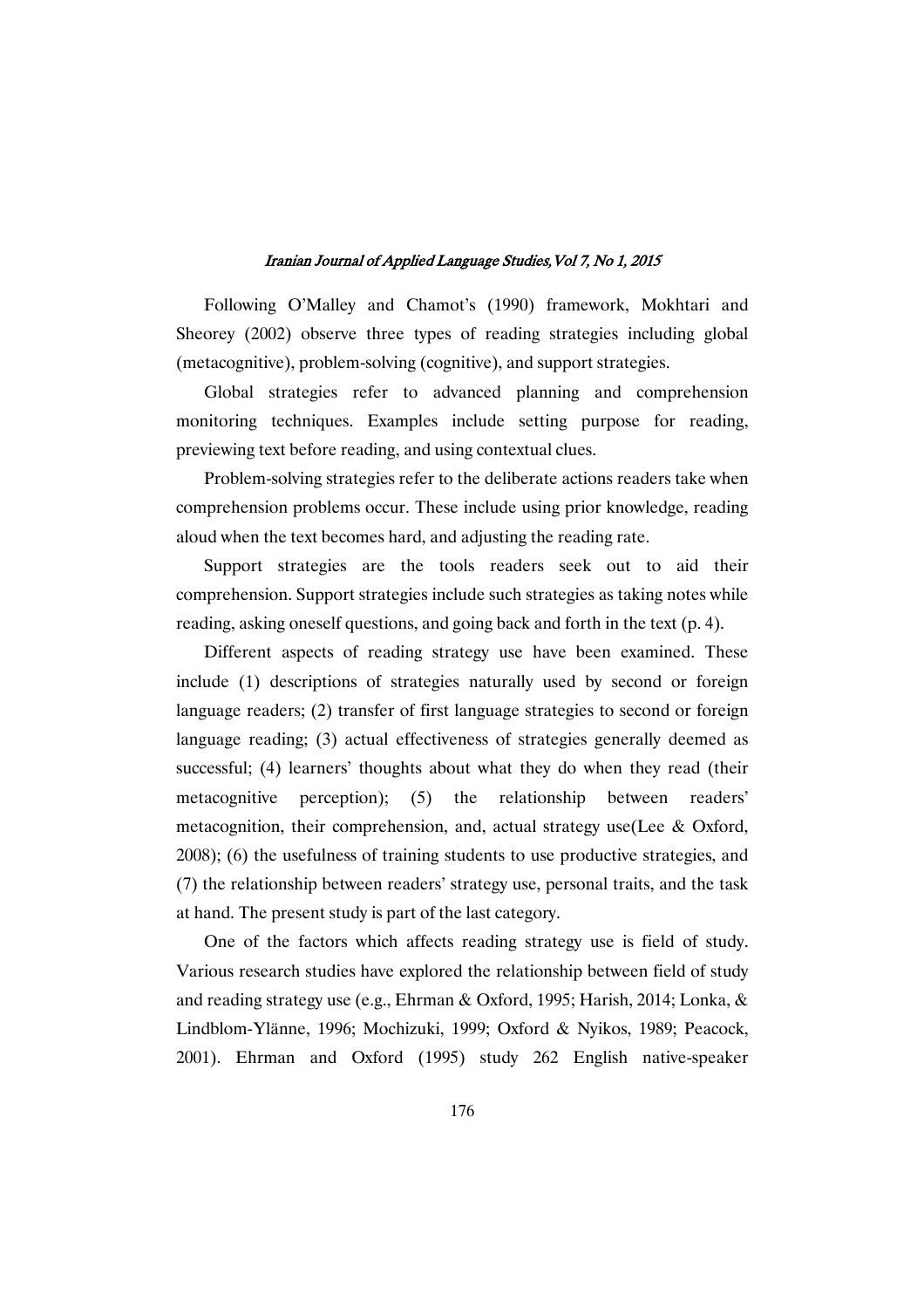government employees studying different foreign languages and observe that the most frequently used strategies are from the compensation category followed by social and cognitive, then metacognitive, memory, and affective strategies.

Lonka and Lindblom-Ylänne (1996) investigate 116 medical and 59 psychology students and reveal disciplinary differences between students of psychology and medicine. The latter group shows more externally regulated learning.

Furthermore, Mochizuki (1999) investigates 157 Japanese university students. The results indicate that academic field of study is one of the variables that affects strategy choice. Besides, English major students use compensation, social, and metacognitive strategies more often than do science students.

In another attempt, Peacock (2001) investigates 140 students from departments of science, mathematics, and engineering. Two broad differences are found between students from different disciplines. First, physics students use significantly fewer cognitive strategies than mathematics and engineering students do. Second, mathematics students use significantly fewer metacognitive strategies.

Likewise, Oxford and Nyikos (1989) explore disciplinary differences in strategy choice. In a comprehensive study, Oxford and Nyikos investigate the variables affecting the choice of learning strategies by 1, 200 foreign language students in an academic setting. The authors find that field of specialization makes a highly significant difference for factor two and three-- functional practice strategies and resourceful, independent strategies-- with humanities; university students of humanities use functional practice strategies and resourceful, independent strategies significantly more often than do their technical and business counterparts. In their interpretation of the findings,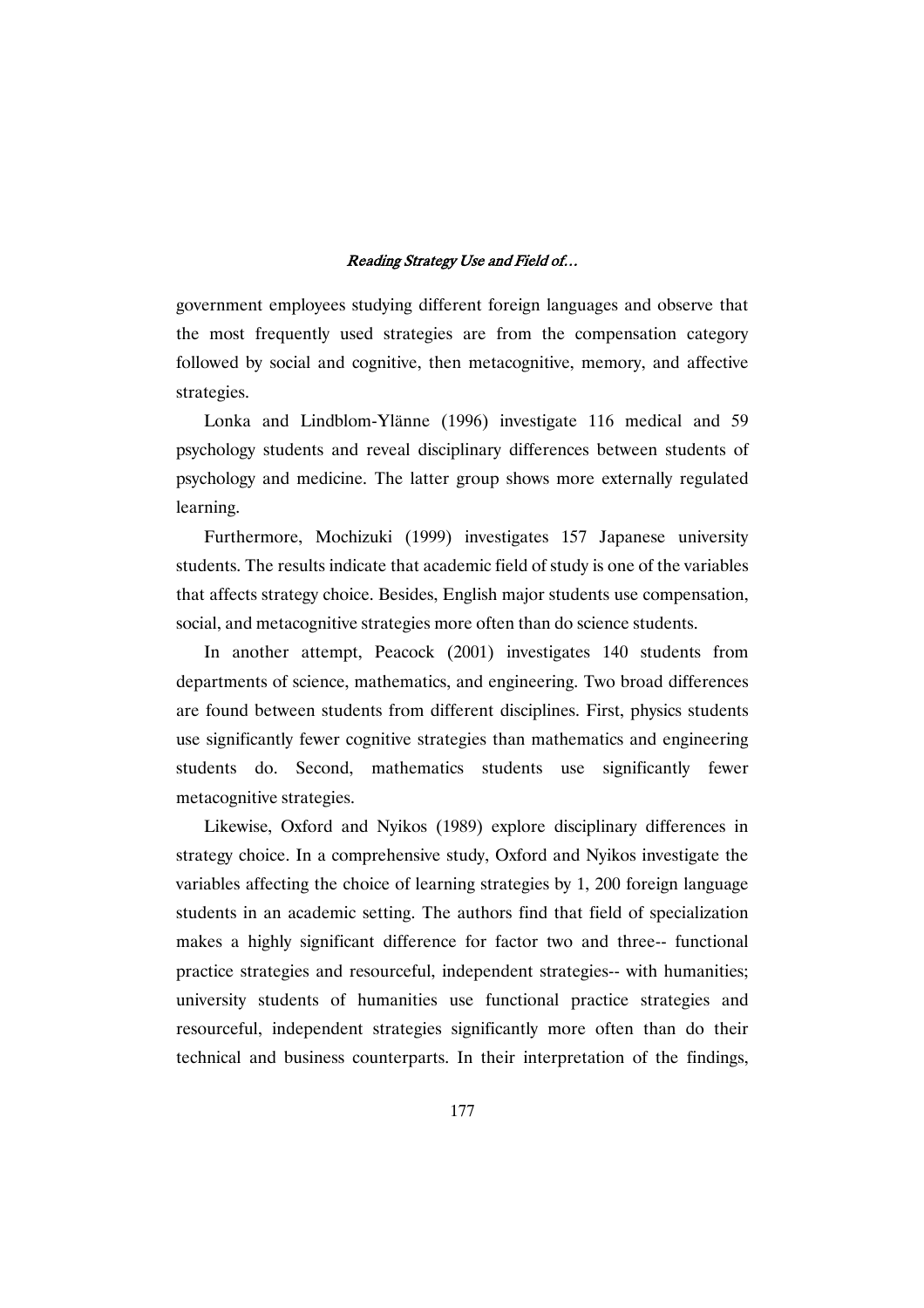Oxford and Nyikos argue that students of humanities seem to "take seriously the need to find extracurricular, communicatively oriented practice opportunities in natural settings and to guide their own language study in an autonomous, independent way, reflecting an awareness of metacognitive strategies" (p. 296). Such findings indicate the language learning goal of developing communicative competence. As a matter of fact, this may indicate that the goal of language learning plays a major role in the selection of language learning strategies.

More recently, Harish (2014), drawing on structuralist and sociocultural theories, investigates social strategy use of India's Malayalee undergraduate students majoring in arts, science, medicine, and engineering across three main language learning contexts-- in class, on campus outside the classroom, and off campus. The results of this study show signi�cant differences in overall strategy use across academic specialties.

# 3. Methodology�

# 3.1. Context and Participants

A total number of 82 Iranian M.A. students at IUST and ATU took part in this study. Thirty-two percent of the participants were students of power engineering (27 participants), thirty-four percent of the participants were studying physics (28 participants), and the last thirty-two percent of the participants (27 participants) were majoring in communication discipline. They were all male and their average age was 26, ranging from 24 to 30. The criteria for selection included willingness to participate in the study, commitment to spend a minimum of three hours for participating in all phases of the study, and their academic field of study.�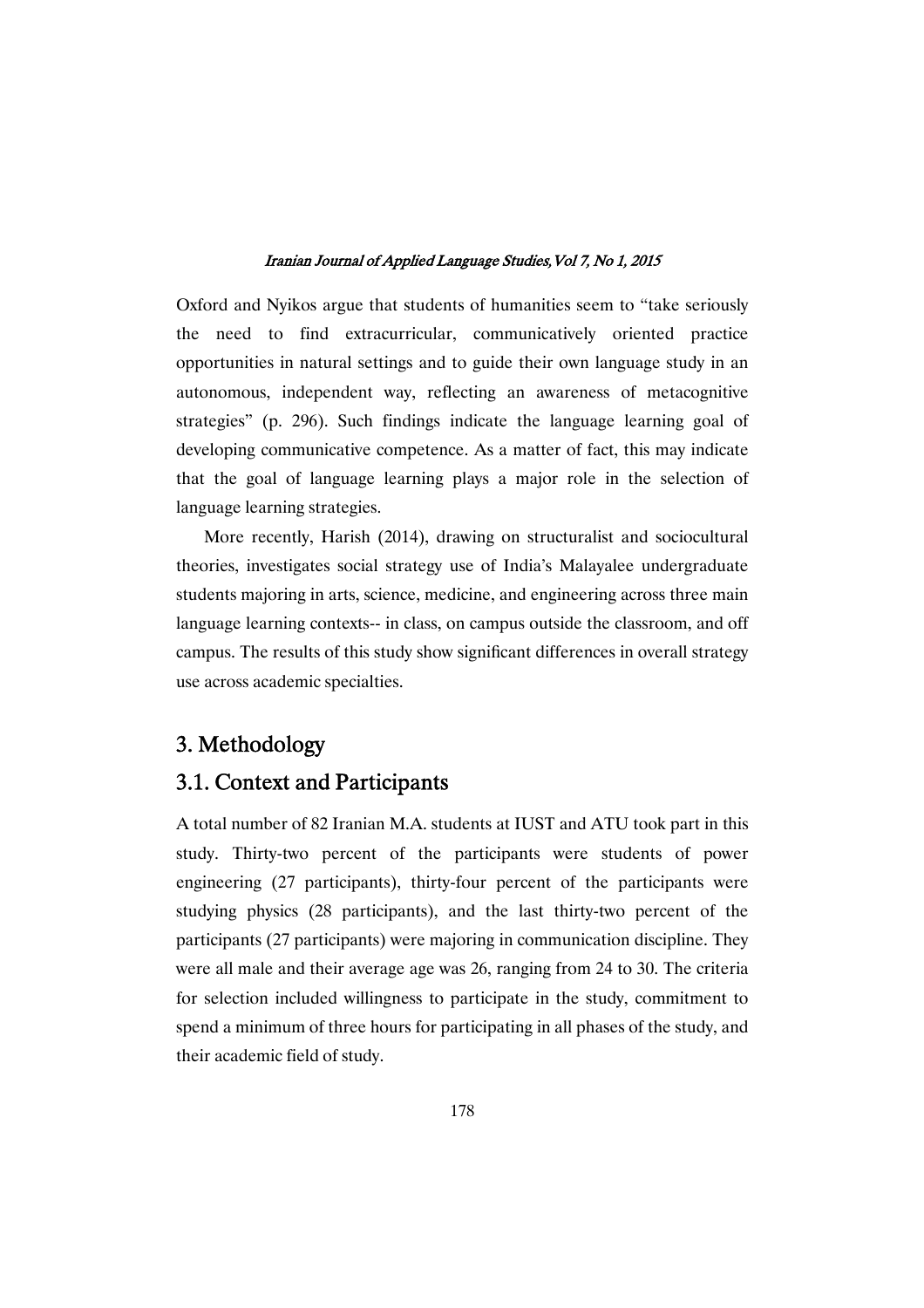### 3.2. Instruments

Two English language proficiency tests, a strategy inventory, and a think-aloud protocol were the main instruments used in the study. The two proficiency tests included a Nelson test and the reading comprehension section of a TOEFL. These instruments were aimed to ensure homogeneity of the students regarding English proficiency level. The purpose of the use of TOEFL was twofold. It functioned both as a test to tap the students' reading comprehension ability and a specific language task on which the participants could base their responses to the items in the SORS and think-aloud protocol. In a pilot test, the TOEFL's measure of internal consistency-- Cronbach's alpha-- turned out to be 0.851. This was calculated because only the reading section of the original TOEFL test was administered to the students.

SORS and think-aloud procedure were employed to measure the type and the extent to which each strategy subscale was employed by the participants. The think-aloud procedure was intended to complement the findings obtained from SORS.

SORS was originally in English. Following Oxford's (2011) and Griffiths and Oxford's (2014) recommendations that in using a pre-existing strategy inventory, researchers had better make cultural adaptations and re-assess reliability and validity of the inventory they use, it was decided to adapt SORS for the purposes of this study. At first, it was translated into Persian. Subsequently, it was investigated for possible ambiguities by a Persian language expert. Afterwards, some modifications regarding directness, simplicity, specificity, and discreteness (Kavita, Sleezer, & Russ-Eft, 2007) were made to increase its validity. Then, the Persian version of SORS (Appendix) was subjected to pilot testing. The results of the reliability analysis yielded an acceptable measure of internal consistency ( $\alpha$ : 0.78).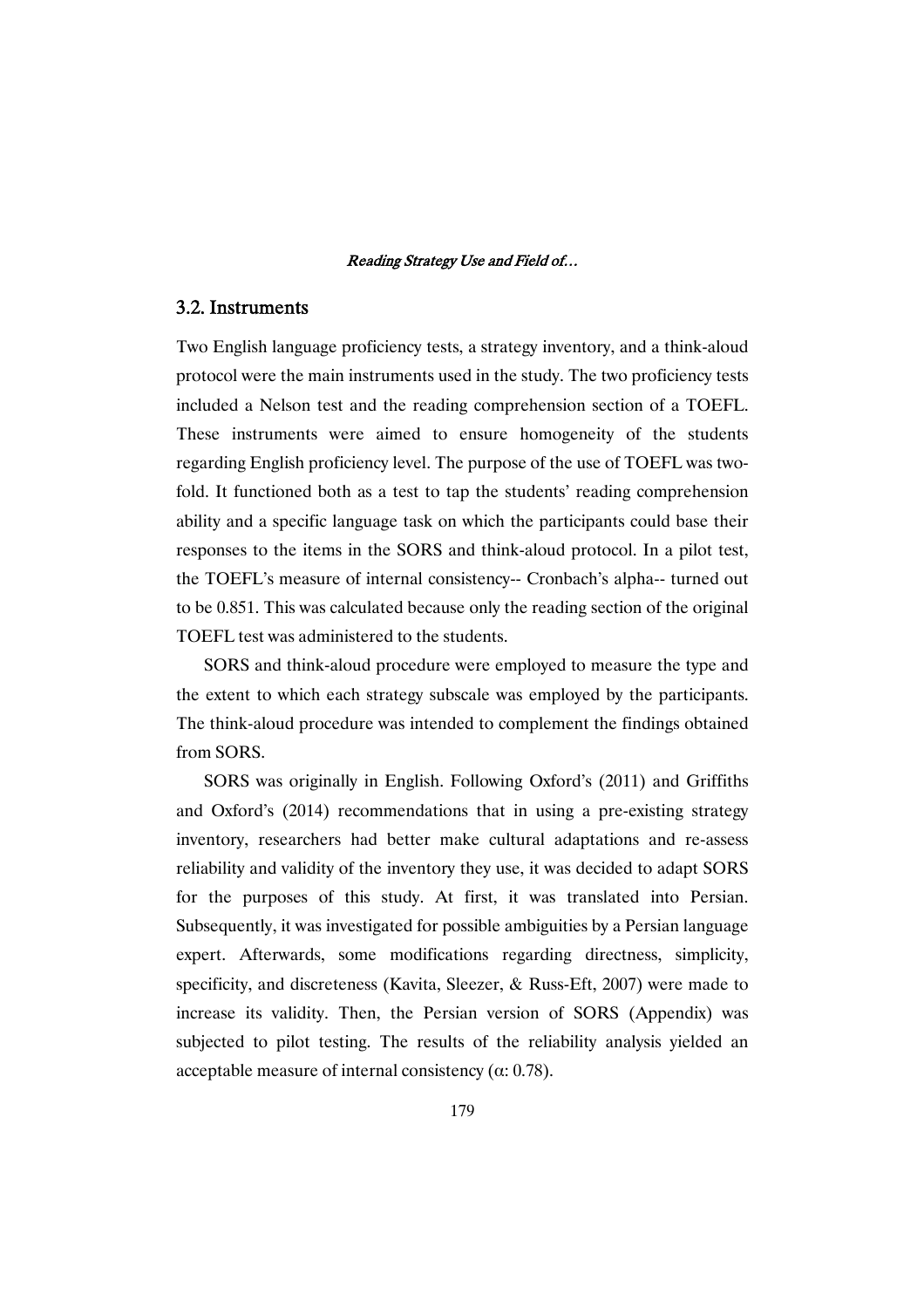### 3.3. Procedure

A total number of 82 subjects from three different fields of study including power engineering, physics, and communication at IUST and ATU took part in this study. The three groups of subjects took the Nelson test and the reading comprehension section of the TOEFL test in two separate sessions with a time constraint of 50 minutes on the Nelson test and 20 minutes on the TOEFL reading comprehension. While the participants were reading the TOEFL reading text, they were asked to verbalize their thoughts as to how they performed the reading. These think-aloud protocols were recorded and later transcribed in order to check their congruence with the findings of SORS. Accordingly, bonus time was given to the participants to complete the task. Based on their scores on the two proficiency tests, participants were homogenized to ensure that they were all within the same level of English language proficiency.

Having been pre-tested, 27 power engineering, 28 physics, and 27 communication M.A. students were selected for further investigation. SORS was administered immediately after the participants took the reading section of the TOEFL. With this procedure, the reading comprehension functioned as both a pretest and a specific language task which helped students report their strategy use in SORS and think-aloud procedure.

General guidelines of questionnaire administration (Dörnyei, 2003) were all followed. Participants were reminded that there was no right or wrong answer, their forthright and honest responses were important, and confidentiality was respected. The participants were also assured that the researcher was only interested in an accurate appraisal of how they did the reading text.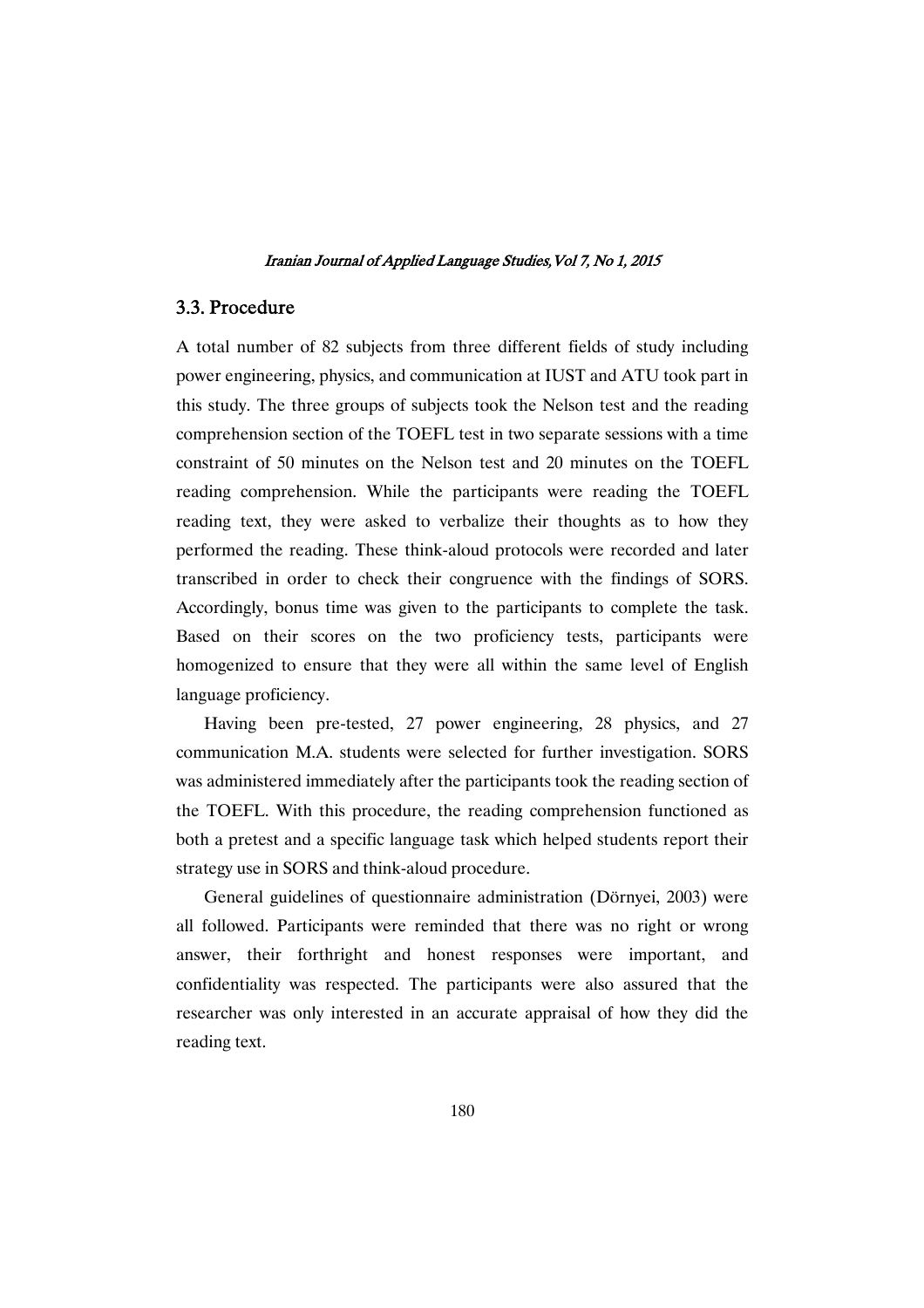It is worth mentioning here that, due to the current trend in conducting studies through mixed-methods approach, and Woodrow's (2005) criticism that not every group of learners can be studied through a single instrument with so many contextual factors present, both quantitative (SORS) and qualitative (think-aloud) methods were employed to complement the findings. Finally, statistical analyses were performed to investigate the significance of the results.

# 4. Results and Discussion

Table 4.1 presents the results of descriptive statistics for the students of power engineering, physics, and communication.

|               |    |        |                   |               | 95% Confidence    |        |         |  |
|---------------|----|--------|-------------------|---------------|-------------------|--------|---------|--|
| Major         | N  | Mean   | Std.<br>Deviation | Std.<br>Error | Interval for Mean |        | Minimum |  |
|               |    |        |                   |               | Lower             | Upper  |         |  |
|               |    |        |                   |               | Bound             | Bound  |         |  |
| Power         |    | 3.2679 | .34188            | .06579        | 3.1327            | 3.4031 | 2.53    |  |
| engineering   | 27 |        |                   |               |                   |        |         |  |
| Physics       | 28 | 3.3298 | .35882            | .06781        | 3.1906            | 3.4689 | 2.67    |  |
| Communication | 27 | 3.2642 | .56719            | .10916        | 3.0398            | 3.4886 | 1.53    |  |
| Total         | 82 | 3.2878 | .42968            | .04745        | 3.1934            | 3.3822 | 1.53    |  |
|               |    |        |                   |               |                   |        |         |  |

Table 4.1. Descriptive Statistics (Overall Strategy Use)

As Table 4.1 illustrates, the mean scores of the overall use of reading strategies for power engineering, physics, and communication students were 3.267, 3.32, and 3.264, respectively. According to Mokhtari and Sheorey's (2002) interpretation scheme, a mean of 3.5 or higher is high, a mean of 2.5 to 3.4 is moderate, and a mean of 2.4 or lower is low. This indicates that all the participants had moderate use of reading strategies.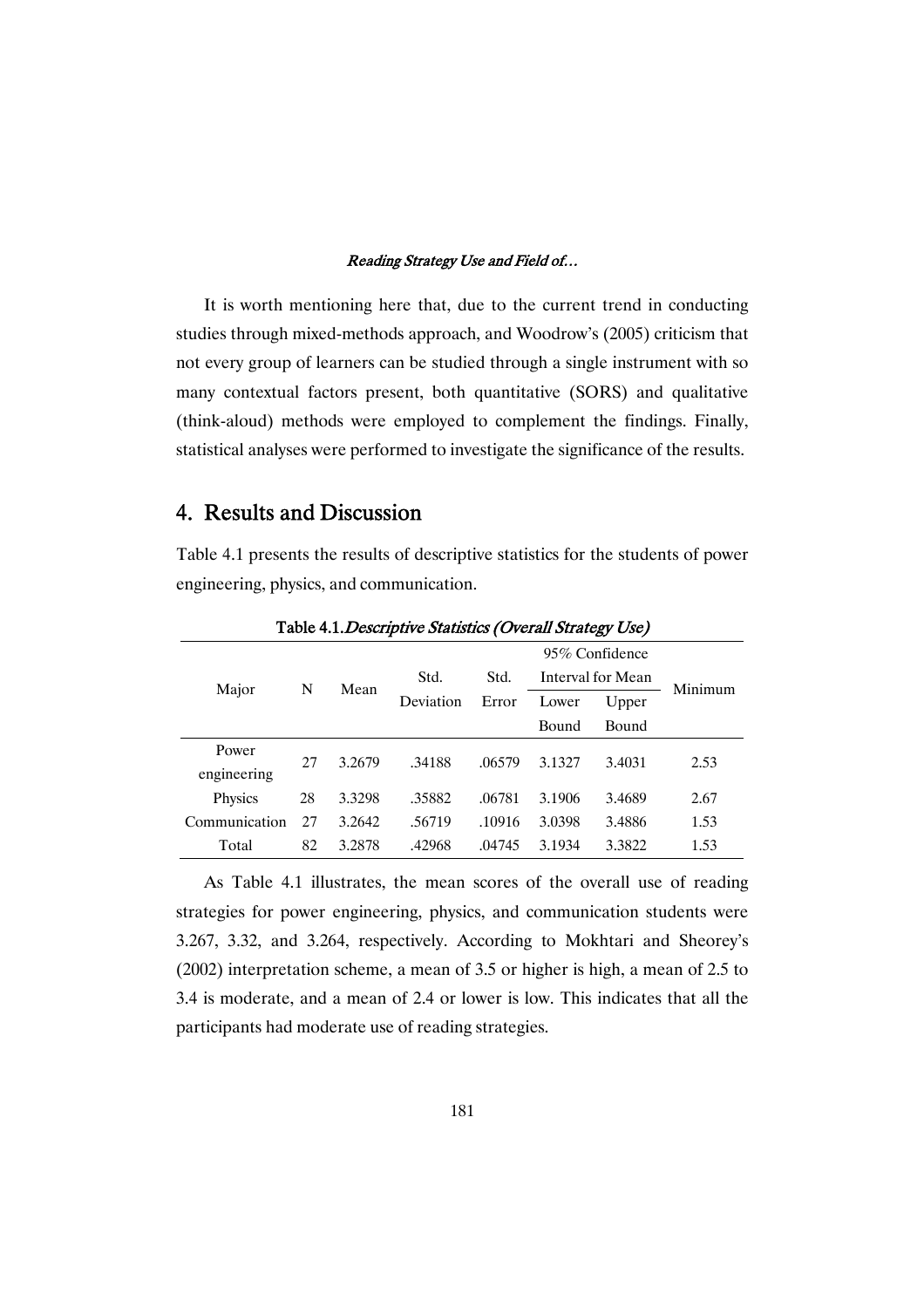Table 4.2 illustrates the average scores of the use of global, problemsolving, and support strategies by power engineering, physics, and communication students.

|                      | Academic Field of Study | Mean   | <b>Std. Deviation</b> | N  |
|----------------------|-------------------------|--------|-----------------------|----|
|                      | Power engineering       | 3.3533 | .38180                | 27 |
| Global Mean          | Physics                 | 3.3379 | .45404                | 28 |
|                      | Communication           | 3.2279 | .61741                | 27 |
|                      | Total                   | 3.3068 | .49091                | 82 |
|                      | Power engineering       | 3.6620 | .45311                | 27 |
|                      | Physics                 | 3.6563 | .45214                | 28 |
| Problem-solving Mean | Communication           | 3.6574 | .69302                | 27 |
|                      | Total                   | 3.6585 | .53685                | 82 |
|                      | Power engineering       | 2.7942 | .61301                | 27 |
| Support Mean         | Physics                 | 3.0278 | .43784                | 28 |
|                      | Communication           | 2.9671 | .55368                | 27 |
|                      | Total                   | 2.9309 | .54114                | 82 |

Table 4.2. Descriptive Statistics (Use of Each Strategy Subscale)

As Table 4.2 presents, problem-solving or cognitive strategies (3.66, 3.65, and 3.65) were the most often used category by students of power engineering, physics, and communication, followed by global or metacognitive (3.35, 3.33, and 3.22) and support strategies (2.79, 3.02, and 2.96). Thus, the findings regarding the first research question indicate that Iranian M.A. students of power engineering, physics, and communication used the same reading strategies with partially different frequencies.

The results of the think-aloud procedure also confirms the most frequent use of problem-solving strategies. This is reflected in the remarks of the students.

(1) When I'm reading a text, I do it slowly and carefully.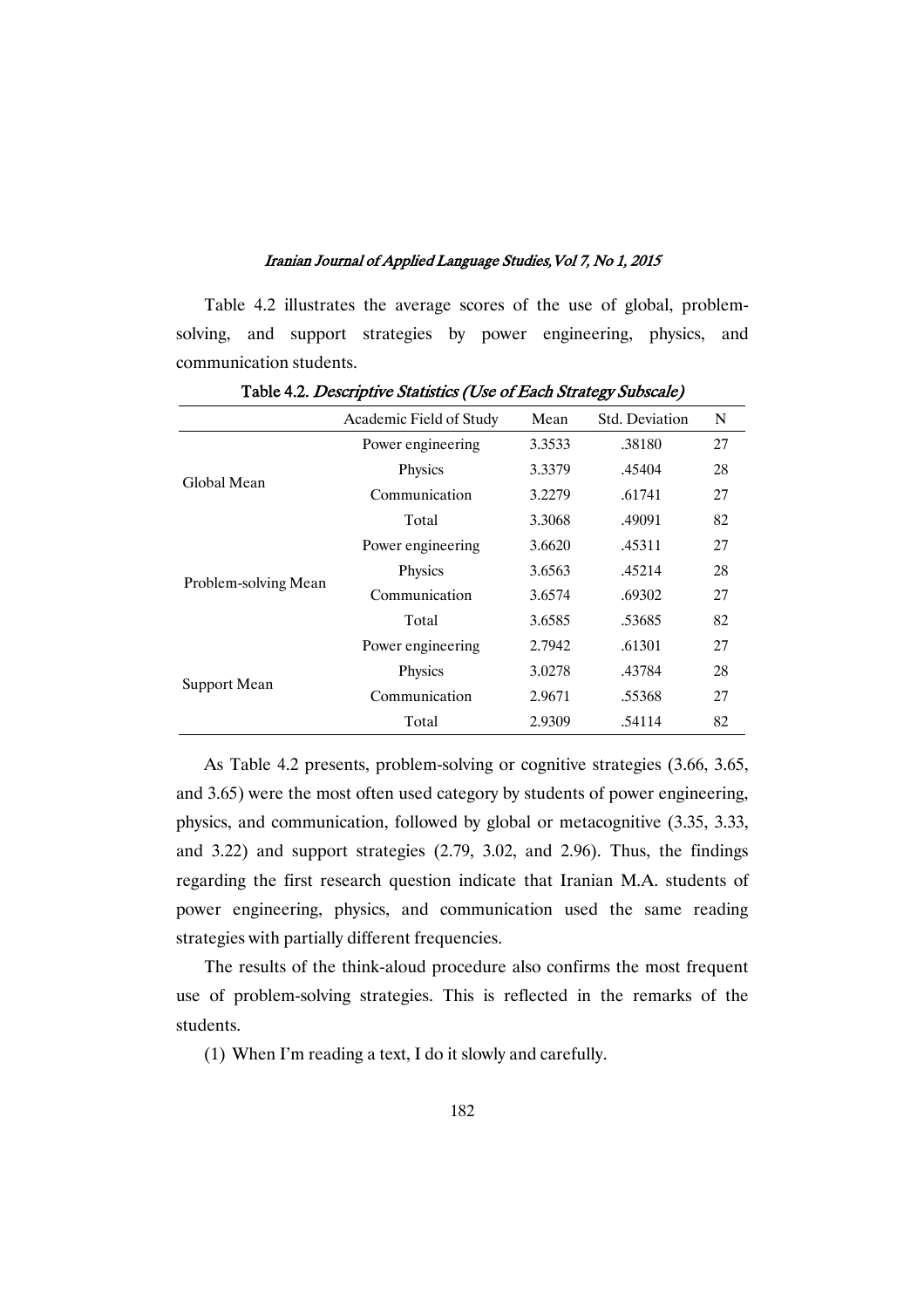(2) Sometimes I stop to think for a while to have a better understanding of the passage

The remarks of the students in (1) and (2) are examples of problem-solving or cognitive strategies in SORS. What is important to note is that the students declared more frequently the use of problem-solving (1, 2) than metacognitive and support strategies (3, 4).

(3) I critically evaluate the information presented in the text.

(4) I use dictionaries and other source books when reading a text.

The strategies used in (3) and (4) are examples of global and support strategies in SORS, respectively.

Therefore, the results of the two procedures-- SORS and think-aloud- altogether indicate that the three groups performed both quantitatively and qualitatively equally in terms of strategic behavior. The results of this section of the study are in line with those of Mullins (1992) who found high level of use for cognitive and metacognitive strategies and average level of use for social, memory, and affective strategies with Thai university students. The findings are also in keeping with what Ku (1997) observed. Studying college students in Taiwan, Ku observed that compensation strategies are the most frequently used strategies, followed by cognitive, metacognitive, memory, social and affective strategies. Moreover, the results provide support for Peacock's (2001) conclusion that primarily cognitive and compensation strategies are the most often used strategies.

It is worth mentioning that high level of use for cognitive and metacognitive strategies is a shared finding among these studies. Cognitive strategies, as Mokhtari and Sheorey (2002) note, are "the actions and procedures that readers use, while working directly with the text" (p. 4). They are localized, focused techniques that readers utilize when problems develop in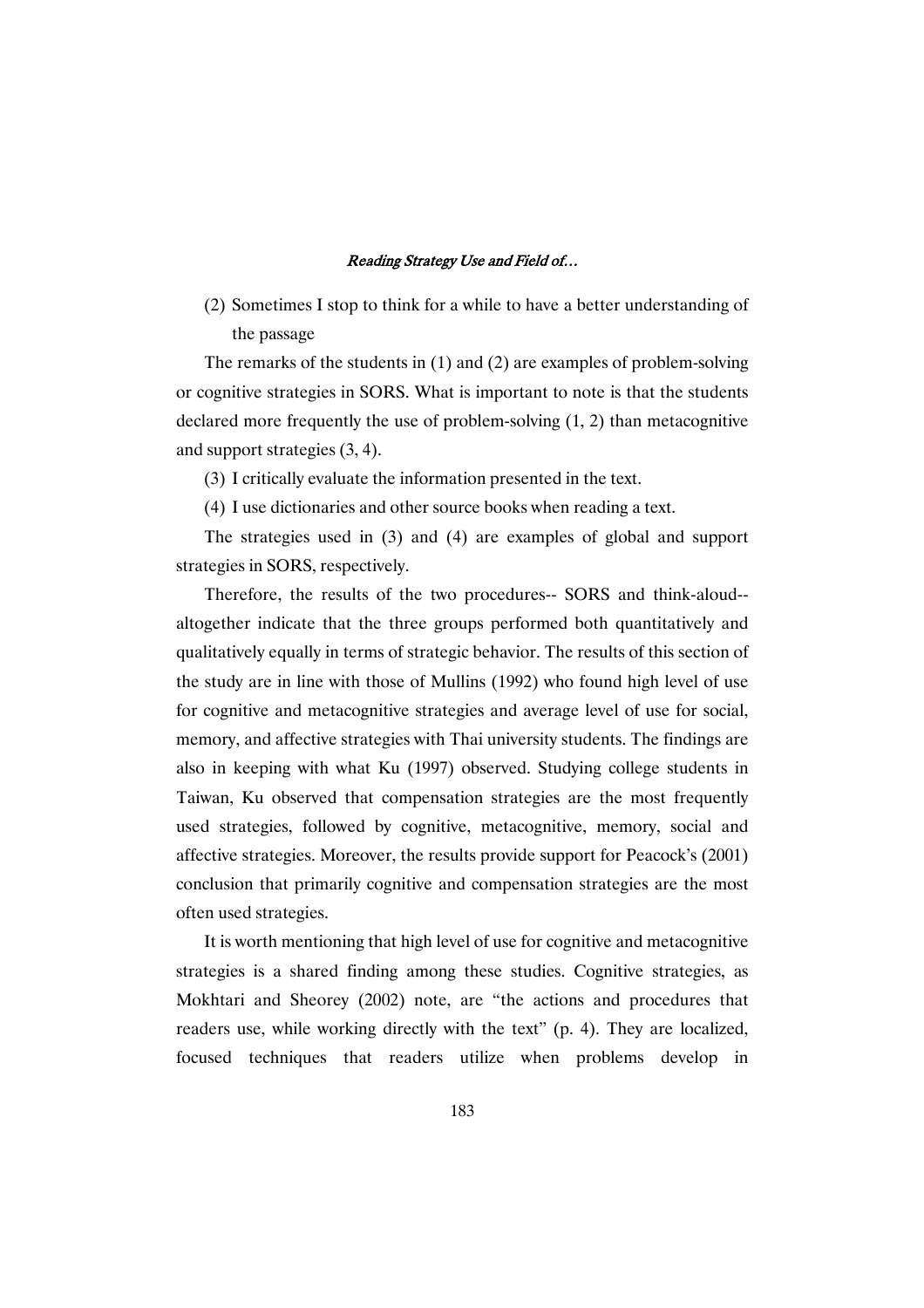understanding textual information. The most frequent use of cognitive strategies may suggest one of the following explanations. First, cognitive strategies contribute to effective language learning (Oxford & Ehrman, 1995). Therefore, students, being aware of the benefit of these strategies consciously put them into service. Second, cognitive strategies involve different individual characteristics. Therefore, if cognitive strategies fit the particular student's learning style preferences, s/he makes use of them. And thirdly, cognitive strategies seem to require fewer techniques or actions from readers.

Table 4.3 illustrates the results of ANOVA.

Table 4.3. ANOVA (Academic Field and Overall Strategies Use)

|                | Sum of Squares Df Mean Square |    |      | F Sig.   |
|----------------|-------------------------------|----|------|----------|
| Between-Groups | .075                          |    | .038 | .199.820 |
| Within-Groups  | 14.879                        | 79 | .188 |          |
| Total          | 14 954                        |    |      |          |

As it can be observed, the F  $_{observed}$  (0.199) is smaller than F  $_{critical}$  (3.07 with a df<sub>b</sub> of 2 and df<sub>w</sub> of 79). As a matter of fact, in spite of a marginal difference in the overall use of reading strategies across the three disciplines, there was insufficient evidence to claim that the difference among the means was significant; the participants' academic fields of study were not related to their overall use of reading strategies. Therefore, it can be claimed there was no statistically significant difference in the reading strategy use of Iranian M.A. students from disciplines of power engineering, physics, and communication.

The second research question may be further analyzed in terms of the specific strategy subscales associated with different fields of study. Therefore, additional statistical analyses (MANOVA) were used to investigate the relationship between fields of study and the three reading strategy subscales- global, problem-solving, and support.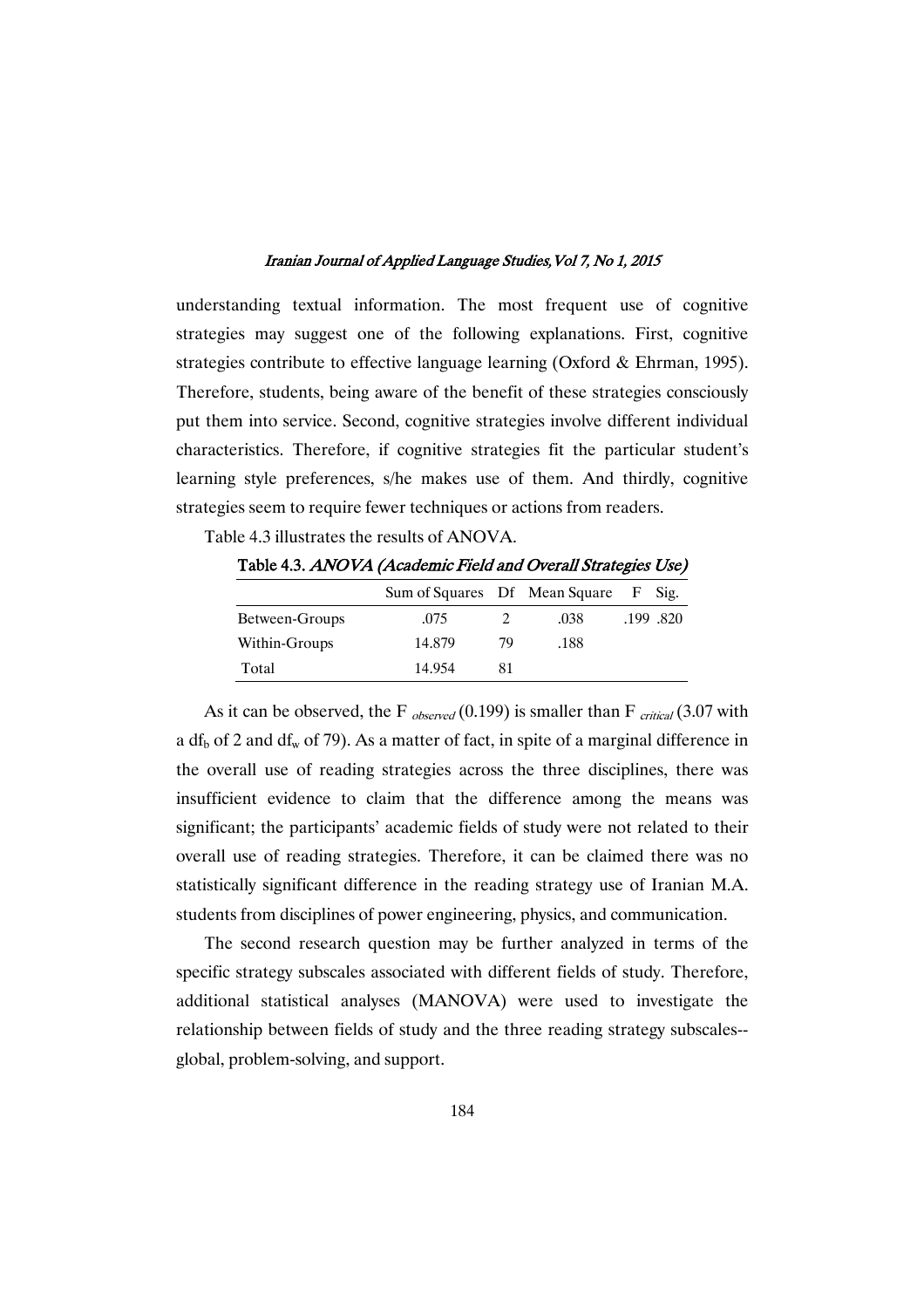Table 4.4 shows the results of MANOVA.

|           | Effect                | Value  | F              | Hypothesis<br>df | Error df | Sig. |
|-----------|-----------------------|--------|----------------|------------------|----------|------|
|           | Pillai's Trace        | .984   | $1542.380^{b}$ | 3.000            | 77.000   | .000 |
| Intercept | Wilks' Lambda         | .016   | $1542.380^{b}$ | 3.000            | 77.000   | .000 |
|           | Hotelling's<br>Trace  | 60.093 | $1542.380^{b}$ | 3.000            | 77.000   | .000 |
|           | Roy's Largest<br>Root | 60.093 | $1542.380^{b}$ | 3.000            | 77.000   | .000 |
|           | Pillai's Trace        | .076   | 1.033          | 6.000            | 156,000  | .406 |
| Field     | Wilks' Lambda         | .925   | $1.027^b$      | 6.000            | 154,000  | .410 |
|           | Hotelling's<br>Trace  | .081   | 1.021          | 6.000            | 152.000  | .414 |
|           | Roy's Largest<br>Root | .064   | $1.667^c$      | 3.000            | 78,000   | .181 |

Table 4.4.*Multivariate Tests* <sup>a</sup>

A close look reveals a P value (Sig.) of .410 which is greater than .05. This sheds light on the conclusion that no significant difference could be observed among the three groups in the use of each reading strategy subscale. That is, participants' use of each strategy subscale--global, problem-solving, and support-- was not dependent on their academic fields of study.

The results of the think-aloud procedure also shows that power engineering, physics, and communication students were more inclined towards using problem-solving (1, 2) than global or support strategies (3, 4). Accordingly, the three groups acted similarly in terms of strategic behavior. Some difference, however, was observed, related to the variety and frequency of each strategy.

Despite a trivial difference in the use of reading strategies across the three disciplines, findings of the two procedures altogether revealed that reading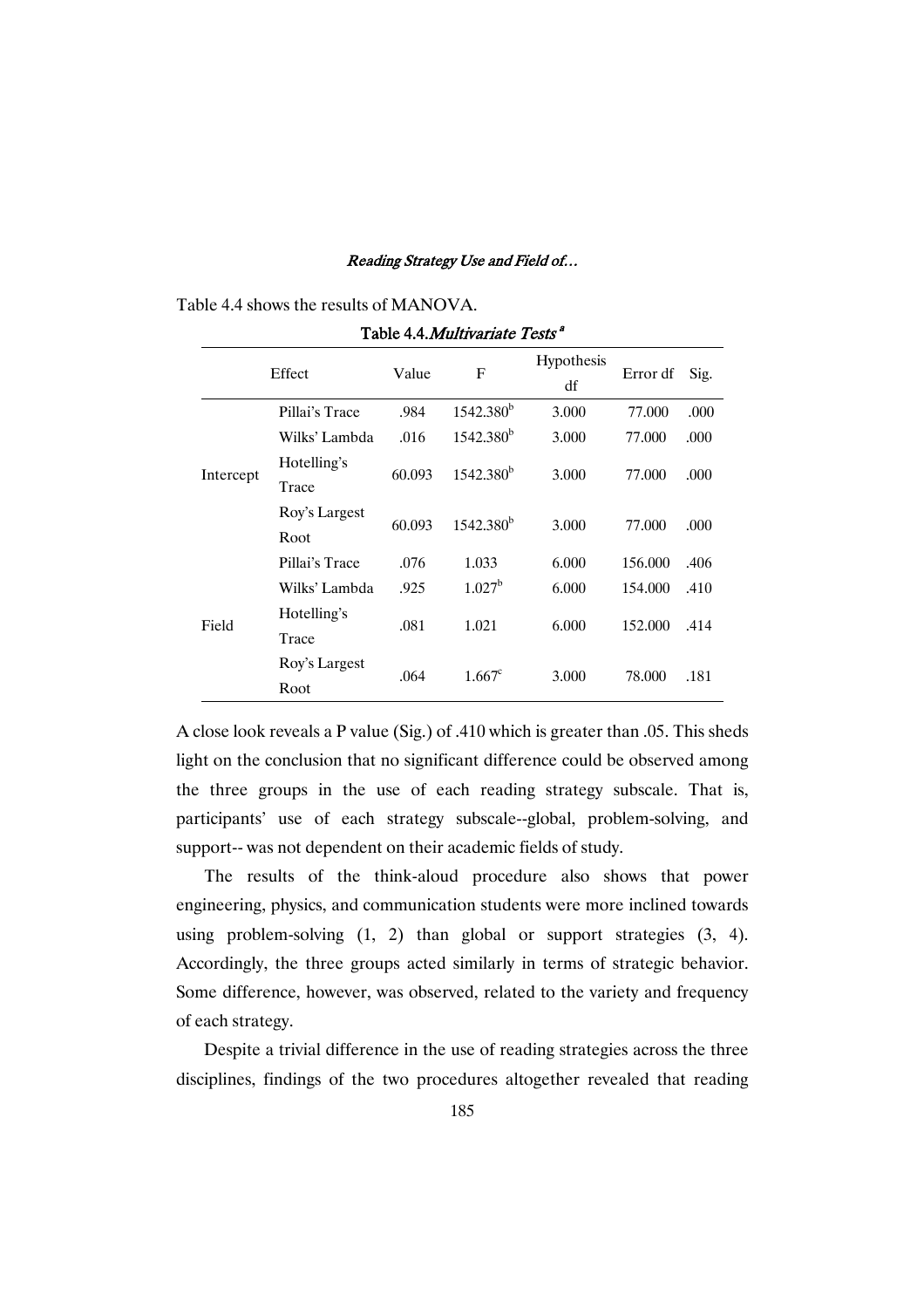strategy use was not a function of field of study. Unlike Harish's (2014) study but consistent with Saadinam's (2004) report, the present study revealed that there was no relationship between field of study and reading strategy use of Iranian M.A. students of power engineering, physics, and communication. The results of this study are also in line with those of Park (2010). In a study focusing on the reading strategy use of three groups, i.e. engineering, science, and humanities students, Park observed that the participants' academic field of study isn't related to their use of each strategy subscale.

By and large, the findings of this study do not provide support for a disciplinary pattern of reading strategy subscales, reported by researches in other contexts (e.g., Harish, 2014; Lonka, & Lindblom-Ylänne, 1996; Mochizuki, 1999; Oxford & Nyikos, 1989; Peacock, 2001). This contrastive result might be attributed to the cultural difference and the academic level of the participants (Oxford  $\&$  Nyikos, 1989). That is, the slightly different use of reading strategies by students from different disciplines may be related to the cultural difference of Iranian students and the participants in the above mentioned studies, and the fact that our participants were studying at the postgraduate level, while the students in the above studies had been graduates. This contradictory finding could also be related to the similarity of the materials they were involved with. The nature of the task at hand, which in this case was a general reading passage, along with the language learning goal of the learner, as Oxford and Nyikos (1989) note, plays a significant role in the selection of language learning strategies. In other words, the reason participants from different fields of study had a slightly different strategic behavior is mainly because their strategy use was related to a similar task, i.e., a general reading passage. That is to say, as long as the task is the same, we expected the strategies to be similar too. As a matter of fact, the extent to which the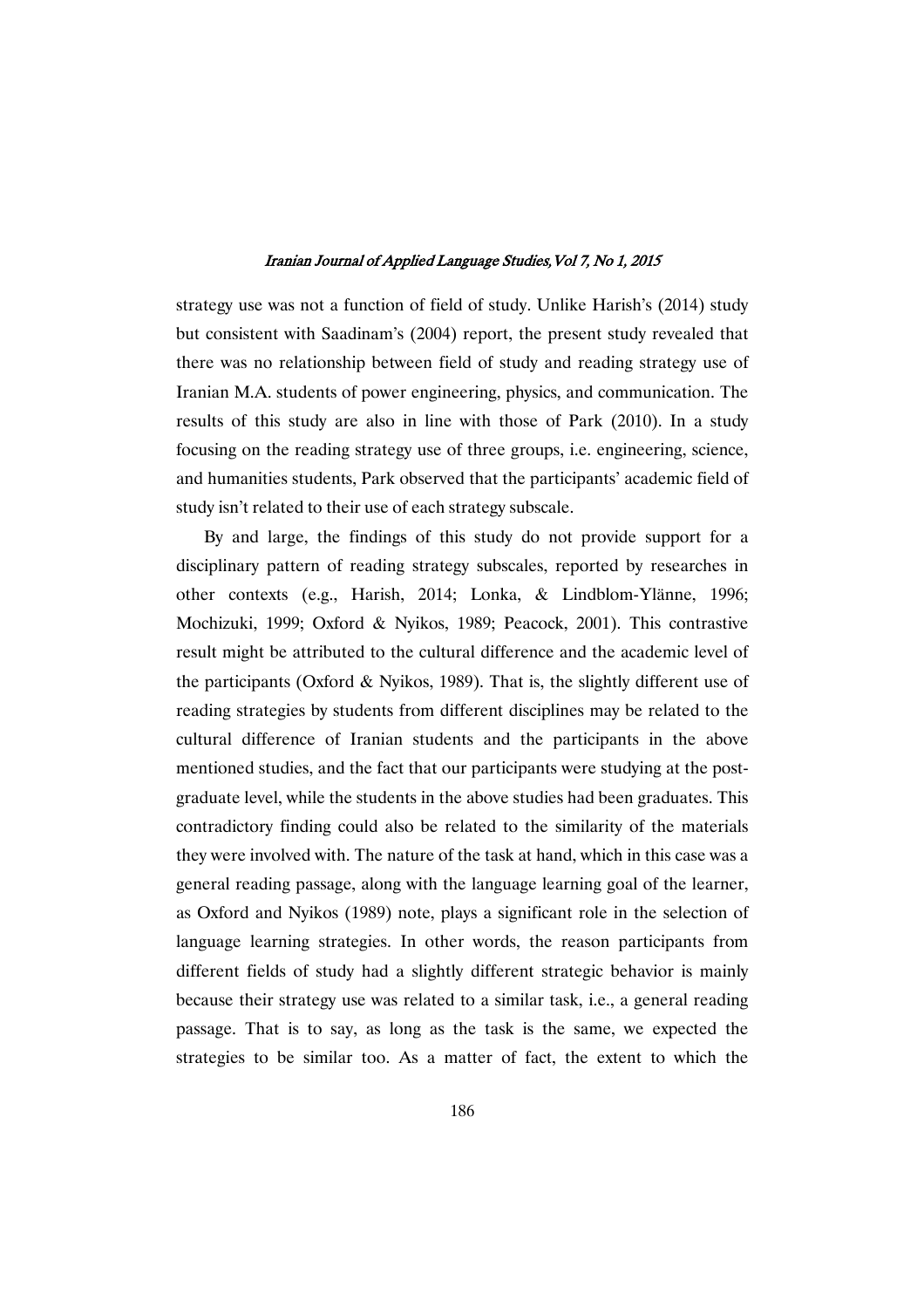individual student or situation is focused can change the interpretation. While some believe that individual difference leads to different strategy choice (Ehrman & Oxford, 1995; Oxford & Nyikos, 1989), others argue that the situation and its demands determine to a large extent what strategies to adopt (Eley, 1992; O'Malley & Chamot, 1990).

## 5. Conclusion and Implications

The major impetus to conduct this study came from the notion that strategic behavior is a requirement for effective reading comprehension (Nyikos & Oxford, 1993; Paris & Jacobs, 1984). Sheorey and Mokhtari (2001) argue that an awareness of reading strategies and comprehension monitoring is an important characteristic of good readers. Sheorey and Mokhtari note that to comprehend a text, readers need to use their metacognitive knowledge about reading and "invoke conscious and deliberate strategies" (p. 433). In other words, consciousness leads to utilization and orchestration of strategies. In this regard, Zhang (cited in Griffiths, 2008) points out that if strategies are considered as learners' conscious efforts towards language improvement or comprehension, reading should be addressed with respect to L2 readers' metacognitive knowledge; also, their reading processes must be conceptualized so that the effective reading strategies can be determined and imparted to less successful readers. Accordingly, to the extent that wider and more appropriate sets of strategies lead to more effective reading comprehension, an understanding of the variables related to strategy use paves the way for better reading comprehension instruction.

The results of the present study imply that power engineering, physics, and communication students were more inclined towards using problem-solving than global or support strategies, as problem-solving, cognitive strategies, bring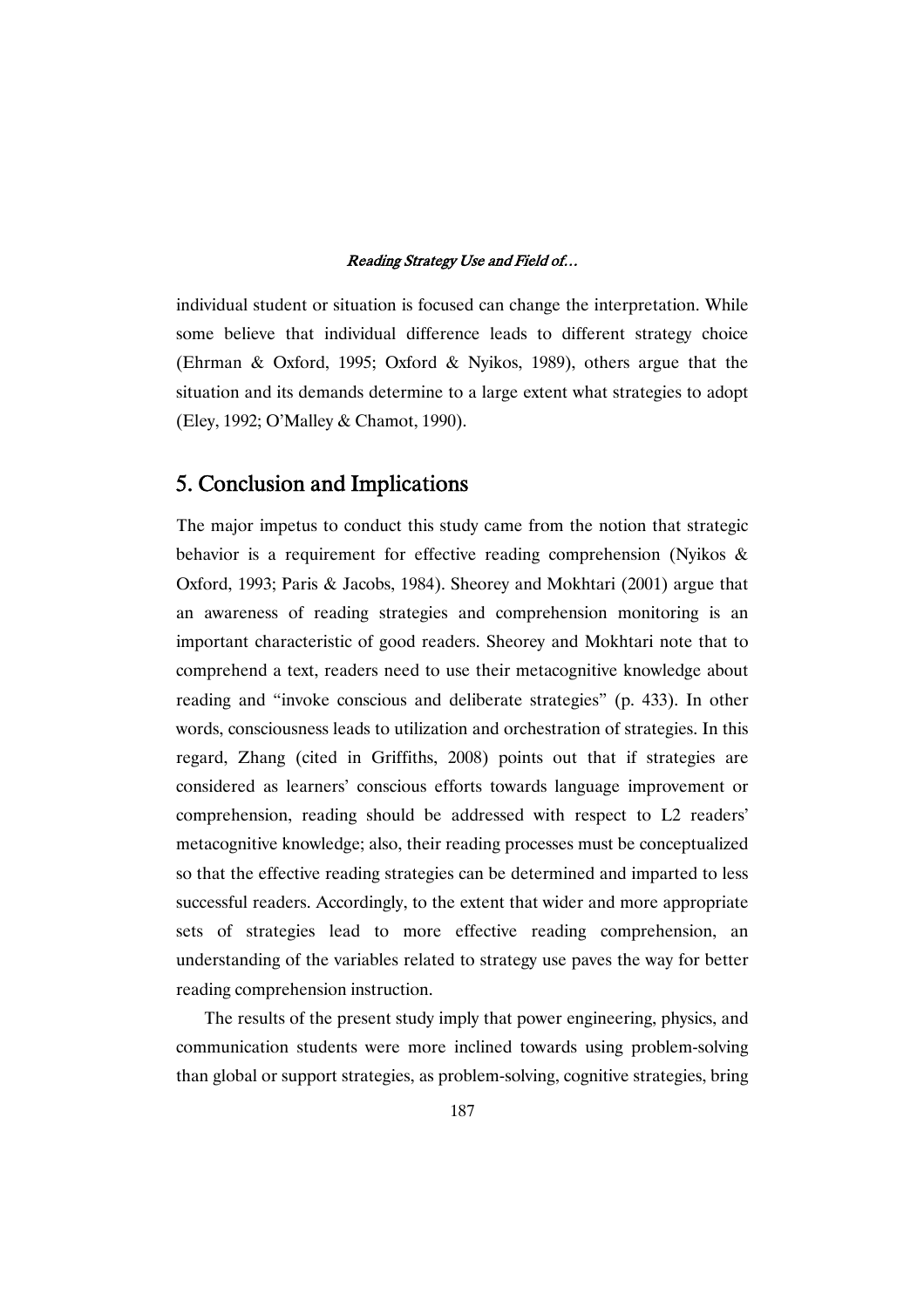about effective language learning (Oxford & Ehrman, 1995). Furthermore, participants' use of reading strategies was not related to their disciplines.

The results of this mixed-methods study did not provide support for a disciplinary pattern of strategy choice, due to its limited number of participants. More studies are needed to investigate larger numbers of students from a wider variety of majors. Studies focusing on field-specific strategies may equip EAP classes with specialized courses of general English. As a result, unsuccessful EAP learners who deal extensively with English materials can get to know some effective reading strategies peculiar to their field of study.

### Acknowledgements�

Our special thanks go to Dr. Esmaeel Abdollahzadeh, Associate Professor at the University of Exeter, and Dr. Omid Majd, Associate Professor at the University of Tehran, for their insightful comments.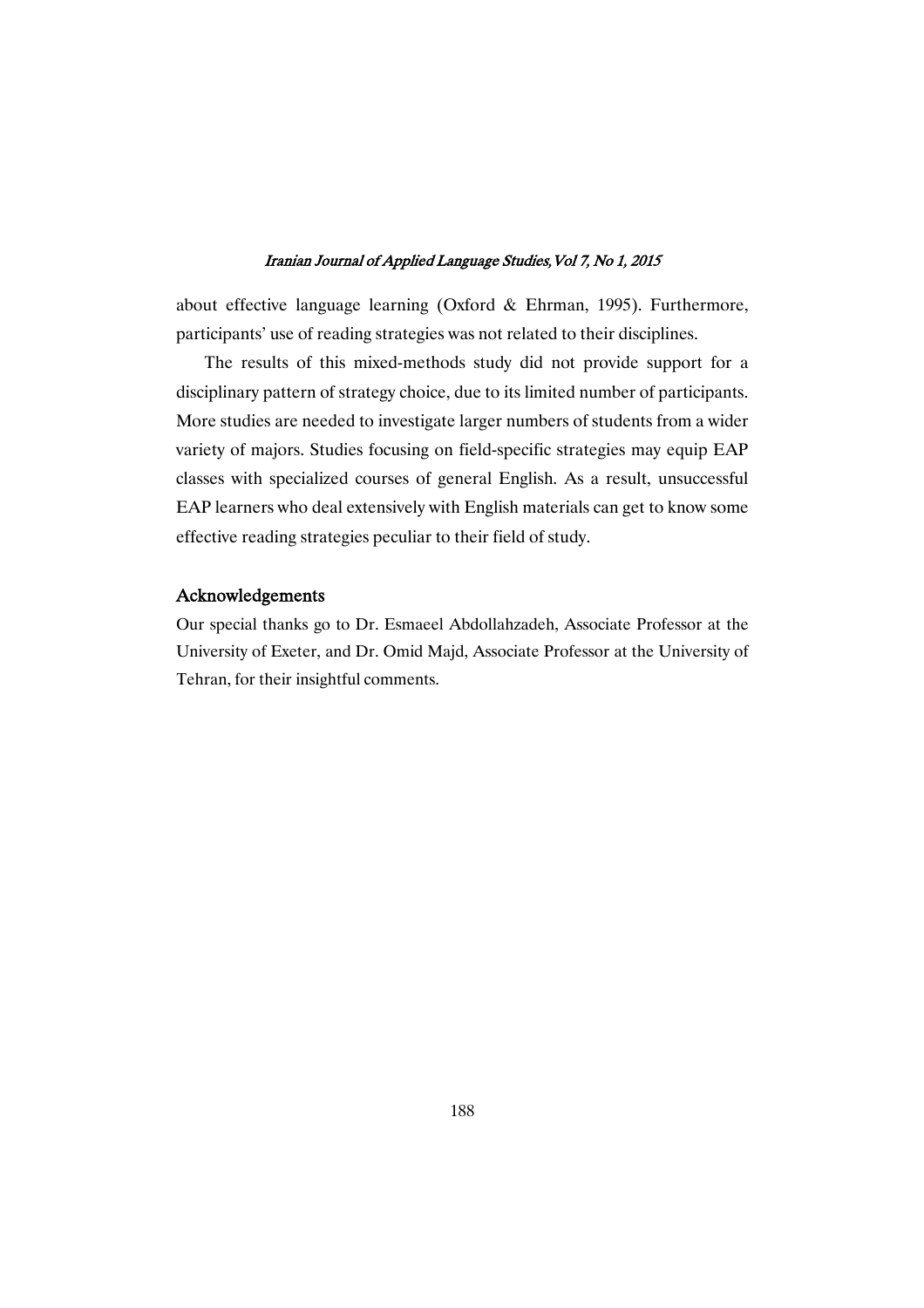### References

- Anderson, J. R. (1983). The architecture of cognition. Cambridge, Mass: Harvard University Press.
- Anderson, J. R. (1985). Cognitive psychology and its applications. New York: Freeman.
- Anderson, N. (1991). Individual differences in strategy use in second language reading and testing. Modern Language Journal, 75, 460–472.
- Ausubel, D. (1968). *Educational psychology: A cognitive view*. New York: Holt, Rinehart &Winston.
- Block, E. (1986). The comprehension strategies of second language readers. TESOL Quarterly, <sup>20</sup>, 463–494. doi:10.2307/3586295
- Brown, H. D. (2007). Principles of language learning and teaching. White Plains, New York: Pearson Education.
- Carrell, P. L. (1985). Facilitating ESL reading by teaching text structure. TESOL Quarterly, 19, 727–752.
- Carrell, P. L. (1998). Can reading strategies be successfully taught? Australian Review of Applied Linguistics, 21, 1–20.
- Carter, R., & Nunan, D. (2001). The Cambridge guide to teaching English to speakers of other languages. Cambridge: Cambridge University Press.doi:10.1017/CBO9780511667206
- Chomsky, N. (1964). Current Issues in Linguistic Theory. In J. A. Fodor & J. J. Katz (Eds.), The structure of language: Readings in the philosophy of language (pp. 50–118). Englewood Cliffs: Prentice Hall.
- Cohen, A. D. (1990). Language learning: Insight for learners, teachers, and researchers. New York: Newbury House.
- Cohen, A. D. (1998). Strategies in learning and using <sup>a</sup> second language. New York: Longman.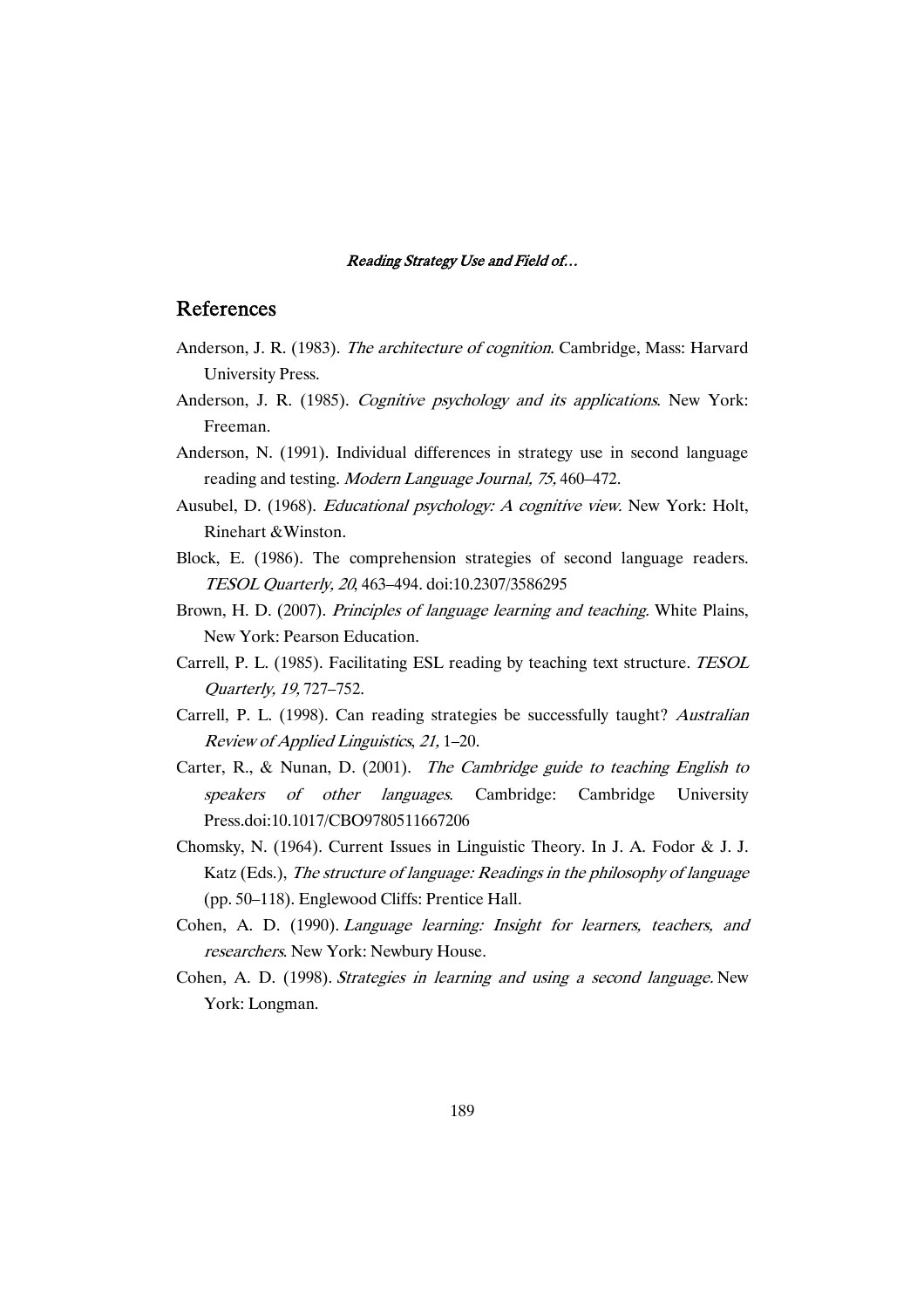- Cotterall, S. (2008). Autonomy and good language learners. In C. Griffiths (Ed.), Lessons from good language learners (pp. 110–120). Cambridge: Cambridge University Press. doi:10.1017/CBO9780511497667
- Dörnyei, Z. (2003). Questionnaires in second language research. Mahwah, NJ: Lawrence Erlbaum.
- Dörnyei, Z. (2005). The psychology of the language learner: Individual differences in second language acquisition. Mahwah, NJ: Lawrence Erlbaum.
- Ehrman, M., & Oxford, R. L. (1995). Cognition plus: Correlates of language learning success. The Modern Language Journal, 79, 67-89.
- Eley, M. G. (1992). Differential adoption of study approaches within individual students. Higher Education, 23, 231–254. doi:10.1007/BF00145015
- Flavell, J. H. (1971). First discussant's comments: What is memory development the development of? Human Development, 14, 272–278.
- Grabe, W. (1991). Current developments in second language reading research. TESOL Quarterly, 25, 375–406. doi:10.2307/3586977
- Grabe, W., & Stoller, F. (2002). Teaching and researching reading. Harlow, UK: Longman.
- Green, J. M., & Oxford, R. L. (1995). A closer look at learning strategies, L2 proficiency, and gender. TESOL Quarterly, 29, 261–297.
- Griffiths, C. (2008). Strategies and good language learners. In C. Griffiths (Ed.), Lessons from good language learners (pp. 83–98). Cambridge: Cambridge University Press. doi:10.1017/CBO9780511497667
- Griffiths, C. (2013). The strategy factor in successful language learning. Bristol, UK: Multilingual Matters.
- Griffiths, C., & Oxford, R. L. (2014). The twenty-first century landscape of language learning strategies: Introduction to this special issue. System, 43, 1– 10.
- Harish, S. (2014). Social strategy use and language learning contexts: A case study of Malayalee undergraduate students in India. System, 43, 64–73.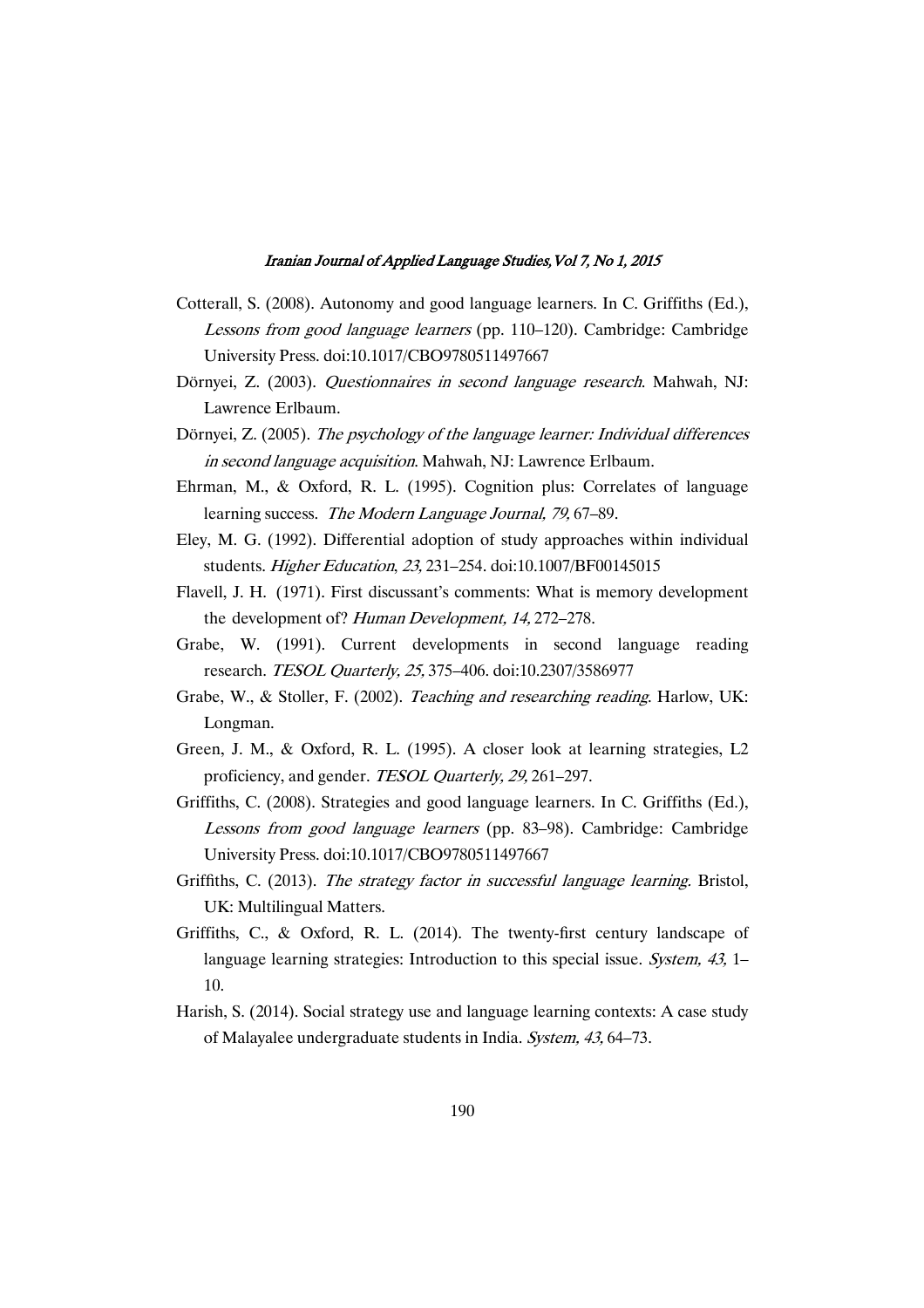- Kavita, G., Sleezer, C., & Russ-Eft, D. (2007). <sup>A</sup> practical guide to needs assessment. San Francisco: Pfeiffer.
- Ku, P. Y. N. (1997). Predictors of strategy choice by EFL students in Taiwan. Paper presented at RELC Seminar, Singapore.
- Larsen-Freeman, D. (2001). Individual cognitive/affective learner contributions and differential success in second language acquisition. In P. Breen (ed.), Learner contributions to language learning (pp. 12–24). Harlow, UK: Pearson Education Ltd.
- Lee, K. R., & Oxford, R. L. (2008). Understanding EFL learners' strategy use and strategy awareness. Asian EFL Journal, 10, 7- 32.
- Lonka, K., & Lindblom-Ylänne, S. (1996). Epistemologies, conceptions of learning, and study practices in medicine and psychology. Higher Education, 31, 5–24. doi:10.1007/BF00129105
- Macaro, E. (2006). Strategies for language learning and for language use: Revising the theoretical framework. Modern Language Journal, 90, 320– 337.doi:10.1111/j.1540-4781.2006.00425.x
- Mochizuki, A. (1999). Language learning strategies used by Japanese university students. RELC Journal, 30, 101–113.doi:10.1177/003368829903000206
- Mokhtari, K., & Sheorey, R. (2002). Measuring ESL students' awareness of reading strategies. Journal of Developmental Education, 25, 2–10.
- Mullins, P. (1992). Successful English language learning strategies of students enrolled in the Faculty of Arts, Chulalongkorn University, Bangkok, Thailand. Unpublished doctoral dissertation, United States International University, San Diego, CA.
- Nunan, D. (1988). The learner-centered curriculum. Cambridge: Cambridge University Press.
- Nyikos, M., & Oxford, R. L. (1993). A factor analytic study of language learning strategy use: Interpretations from information-processing theory and social psychology. The Modern Language Journal, 77, 11–22.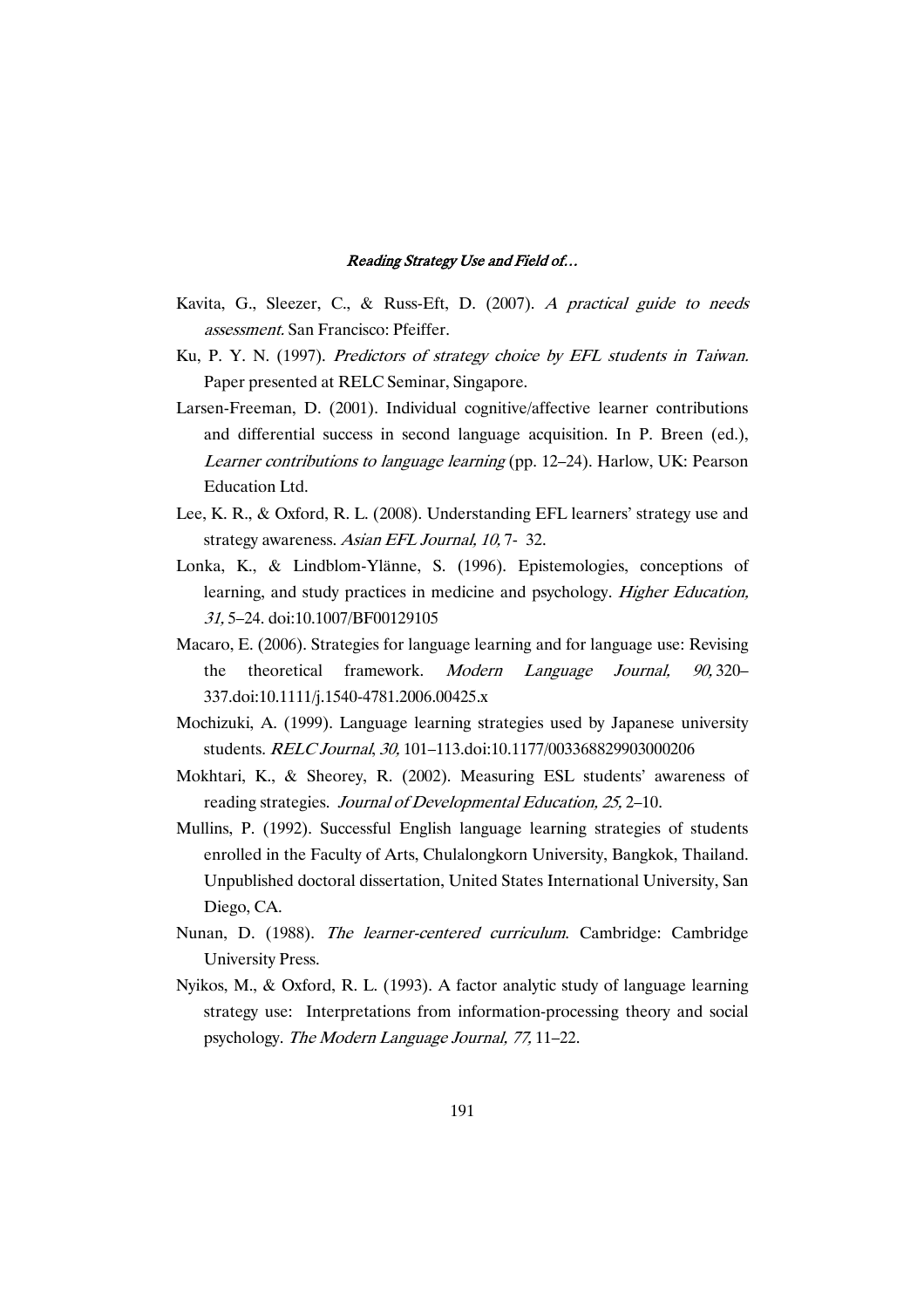- O'Malley, J. M., & Chamot, A. U. (1990). Learning strategies in second language acquisition. Cambridge: Cambridge University Press.
- Oxford, R. L. (1990a). Language learning strategies and beyond: A look at strategies in the context of styles. In S. S. Magnan (Ed.), Shifting the instructional focus to the learner (pp. 35–55). Middlebury, VT: Northeast Conference on the Teaching of Foreign Languages.
- Oxford, R. L. (1990b). Language learning strategies: What every teacher should know. Boston: Heinle & Heinle.
- Oxford, R. L. (2011). Teaching and researching language learning strategies. Harlow, UK: Pearson Education.
- Oxford, R. L., & Burry-Stock, J. A. (1995). Assessing the use of language learning strategies worldwide with the ESL/EFL version of the Strategy Inventory for Language Learning (SILL). System, 23, 1–23.
- Oxford, R. L., & Nyikos, M. (1989). Variables affecting choice of language learning strategies by university students. The Modern Language Journal, 73, 291–300.
- Oxford, R. L., & Ehrman, M. E. (1995). Adults' language learning strategies in an intensive foreign language program in the United States. System, 23, 359–386. doi:10.1016/0346251X(95)00023-D
- Parilah, M. S., Aminuddin, Y., Suhana, M. L., Nurulhafizah, M., Yurni, E., Shahirah, H., & Hashim, M. (2010). Comparing reading processing strategies of second language readers. American Journal of Applied Sciences, 7, 140– 144.
- Paris, S. G., Lipson, M. Y., & Wixson, K. K. (1983). Becoming a strategic reader. Contemporary Educational Psychology, 8, 239–316.
- Paris, S. G., & Jacobs, J. E. (1984). The benefits of informed instruction for children's reading awareness and comprehension skills. Child Development, 55, 2083–2093.
- Park, Y. (2010). Korean EFL college students' reading strategy use to comprehend authentic expository/technical texts in English (Unpublished doctoral dissertation). University of Kansas.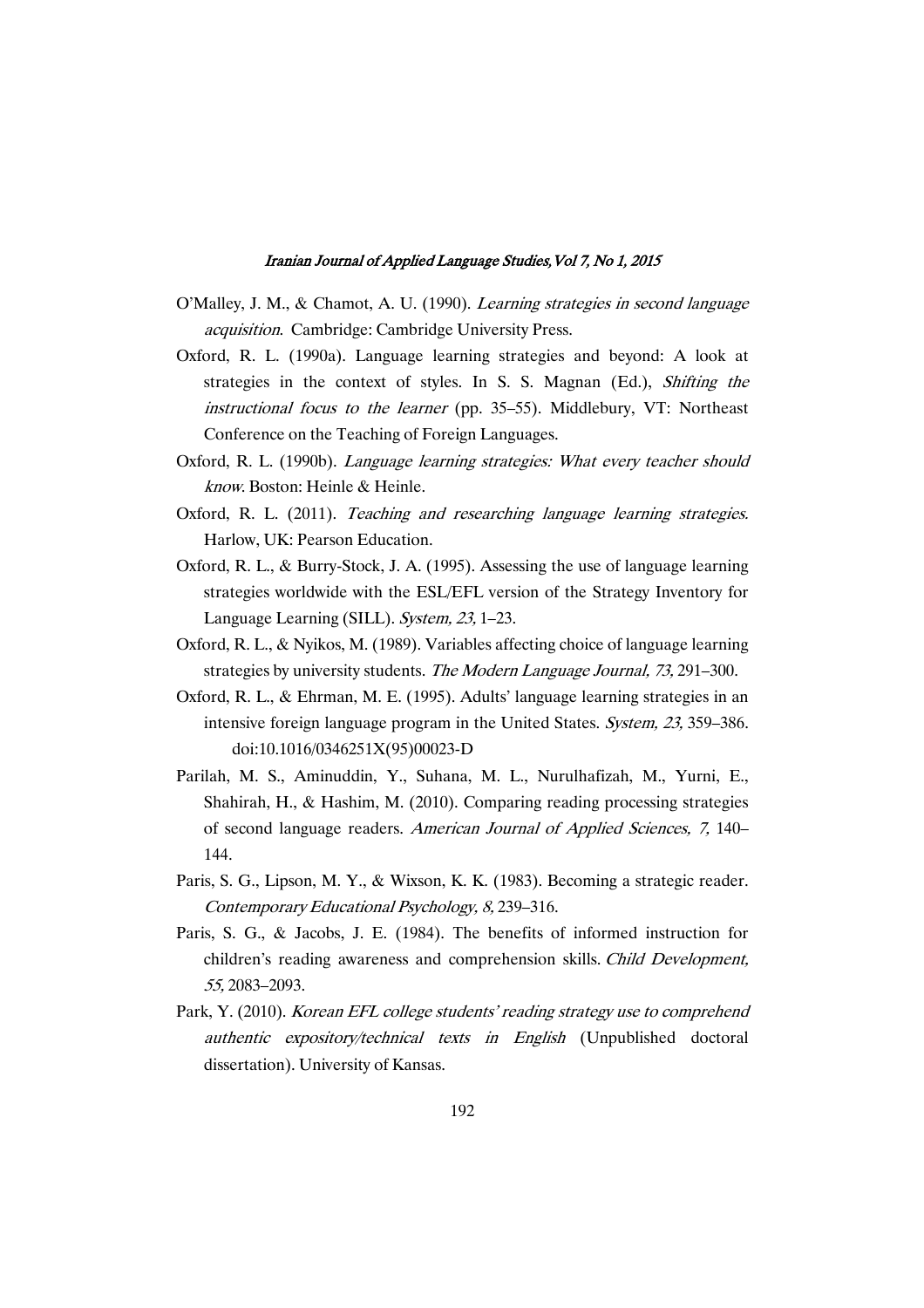- Peacock, M. (2001). Language learning strategies and EAP proficiency: Teacher views, student views, and test results. In J. Flowerdew & M. Peacock (Eds.), Research perspectives on English for academic purposes (pp. 268–285). Cambridge: Cambridge University Press.
- Peacock, M., & Ho, B. (2003). Student language learning strategies across eight disciplines. International Journal of Applied Linguistics, 3, 179– 200.doi:10.1111/1473-4192.00043
- Rubin, J. (2008). Reflections. In C. Griffiths (Ed.), Lessons from good language learners (pp. 10–15). Cambridge: Cambridge University Press.doi:10.1017/ CBO9780511497667
- Saadinam, R. (2004). The relationship between learner variables and reading strategy use of Iranian EFL learners (Unpublished master's thesis). Az-Zahra University, Tehran, Iran.
- Sheorey, R., & Mokhtari, K. (2001). Differences in the metacognitive awareness of reading strategies among native and non-native readers. System, <sup>29</sup>, 431–449. doi:10.1016/S0346-251X(01)00039-2
- Tudor, I. (1996). Learner-centeredness as language education. Cambridge: Cambridge University Press.
- Wenden, A. L., & Rubin, J. (1987). Learner strategies in language learning. Cambridge: Prentice Hall.
- Woodrow, L. (2005). The challenge of measuring language learning strategies. Foreign Language Annals, 38, 90–98.
- Yvonne, J., Vermetten, H., Lodewijks, G., & Vermunt, J. D. (1999). Consistency and variability of learning strategies in different university courses. Higher Education, 37, 1–21.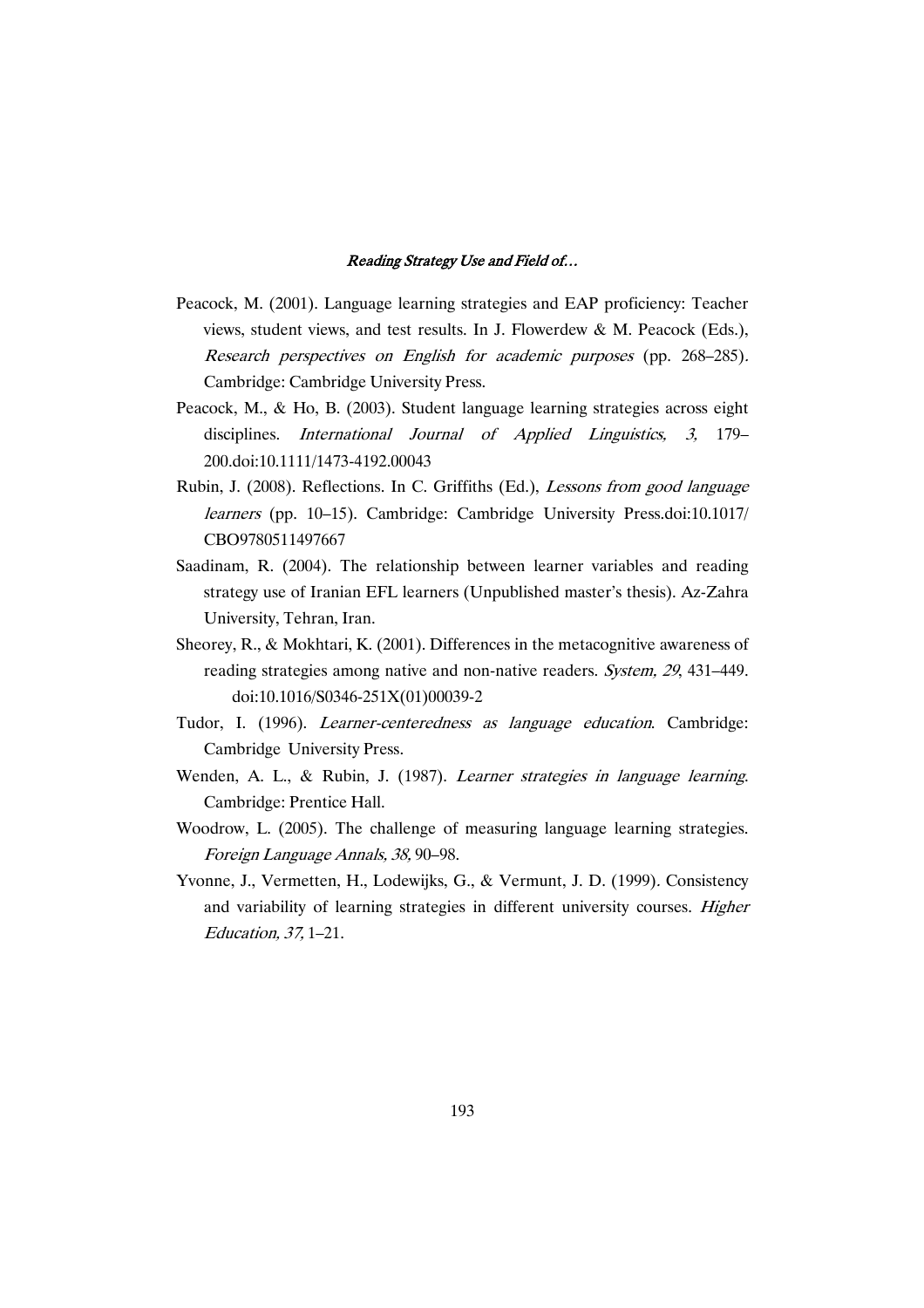# Appendix�

Appendix (Persian version of SORS)

پرسشنامه راهبردهای خواندن

هدف از این پرسشنامه جمع آوری اطلاعات درباره تکنیکهای مختلفی است که شما درحین خواندن متون مختلف به زبان انگلیسی استفاده می کنید. تمامي عبارات، مربوط به خواندن و درک مطلب متون مي باشد. بعد از هر عبارت پنج گزينه شامل **الف، ب، ج، د، ه** وجود دارد که بدین صورت تعبیر می شوند: الف .هرگز ۔ يعنى ۔ ''هرگز چنين كارى نمى كنم.'' ب. بندرت يعني "فقط گاهي چنين كاري مي كنم." ج. معمولا یعنی "معمولاچنین کاری می کنم (تقریبا ۵۰٪ اوقات)." د. اغلب يعني ''اغلب چنين كاري مي كنم (تقريبا ۶۰٪/۰-۸۰٪ اوقات).'' ه. همیشه پیعنی ''همیشه چنین کاری می کنم.''

پس از خواندن هر عبارت ، گزینه ای که بهتر شیوه خواندن شما را شرح می دهد انتخاب کنید. توجه داشته باشید که هیچ پاسخ صحیح یا غلطی برای عبارات موجود در این پرسشنامه وجود ندارد. در صورت بروز هر گونه سوالی می توانید از محقق كمك بگيريد.

|          |         |                                                                                                     |                                                                | مشخصات فردى |
|----------|---------|-----------------------------------------------------------------------------------------------------|----------------------------------------------------------------|-------------|
|          | سن:     | رشته دانشگاهی:                                                                                      | نام ونام خانوادگی:                                             |             |
|          |         |                                                                                                     |                                                                | عبارات      |
|          |         |                                                                                                     | ١. هنگام خواندن هدفي خاص را دنبال مي كنم.                      |             |
| ه. همیشه | د. اغلب |                                                                                                     | الف. هرگز                 ب. بندرت                   ج. معمولا |             |
|          |         | ٢. هنگام خواندن يادداشت برمي دارم تا آنچه را مي خوانم بهتر بفهمم.                                   |                                                                |             |
| ه. همیشه | د. اغلب |                                                                                                     |                                                                |             |
|          |         |                                                                                                     | ۳. از اطلاعات عمومیم کمک می گیرم تا متن را بهتر بفهمم.         |             |
|          |         |                                                                                                     |                                                                |             |
|          |         | ۴.     قبل از خواندن، یک طرح کلی از متن در ذهنم ترسیم می کنم تا بتوانم محتویات متن را پیش بینی کنم. |                                                                |             |
| ه. همیشه |         |                                                                                                     |                                                                |             |
|          |         | ۵.     وقتی که متن دشوار می شود، برای فهم بهتر آن را بلند می خوانم.                                 |                                                                |             |
| ه. همیشه |         |                                                                                                     |                                                                |             |
|          |         | به این فکر می کنم که آیا محتویات متن با هدف من از خواندن مطابقت دارد یا نه.                         |                                                                | ع.          |
| ه. همیشه |         |                                                                                                     |                                                                |             |
|          |         | ٧. ٪ به آرامي و با دقت مي خوانم تا مطمئن شوم آنچه را مي خوانم مي فهمم.                              |                                                                |             |
| ه. همیشه |         |                                                                                                     |                                                                |             |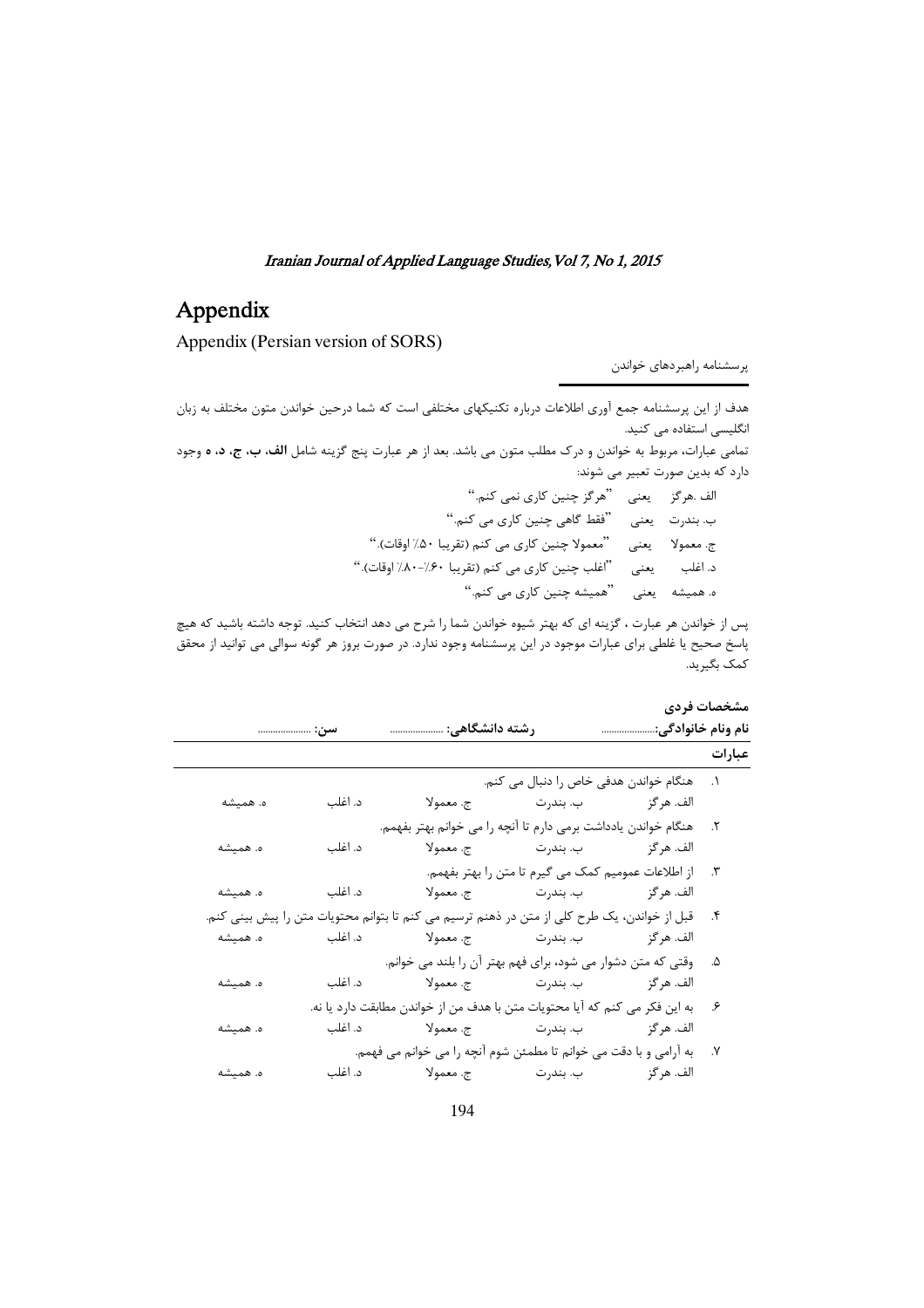|          |         |           |                        | ٨. متن را ابتدا با توجه به خصوصیاتی همچون طول و ساختار مرور می کنم.                            |  |
|----------|---------|-----------|------------------------|------------------------------------------------------------------------------------------------|--|
| ه. همیشه | د. اغلب |           |                        |                                                                                                |  |
|          |         |           |                        | ۹. وقتی که حواسم پرت می شود، سعی می کنم دوباره روی متن تمرکز کنم.                              |  |
| ه. همیشه | د. اغلب |           |                        |                                                                                                |  |
|          |         |           |                        | ١٠. زير نكات مهم خط مي كشم تا آنها را بخاطر بسپارم.                                            |  |
| ه. همیشه | د. اغلب |           |                        | الف. هر گز                                                                                     |  |
|          |         |           |                        | ١١. سرعت خواندنم را با توجه به آنچه می خوانم تغییر می دهم.                                     |  |
| ه. همیشه | د. اغلب |           |                        |                                                                                                |  |
|          |         |           |                        | ١٢. هنگام خواندن، تصميم مي گيرم چه چيزي را بخوانم وچه چيزي را ناديده بگيرم.                    |  |
| ه. همیشه | د. اغلب |           |                        |                                                                                                |  |
|          |         |           |                        | ۱۳.   هنگام خواندن، از کتابهای مرجع همچون فرهنگ لغت استفاده می کنم تا به فهم بهتر متن کمک کند. |  |
| ه. همیشه | د. اغلب |           |                        |                                                                                                |  |
|          |         |           |                        | ۱۴. وقتی که متن دشوار می شود، به آنچه می خوانم توجه بیشتری می کنم.                             |  |
| ه. همیشه | د. اغلب |           |                        |                                                                                                |  |
|          |         |           |                        | ۱۵. از جداول، اشکال و عکسهای موجود در متن برای فهم بیشتر کمک می گیرم.                          |  |
| ه. همیشه |         |           |                        |                                                                                                |  |
|          |         |           |                        | ۱۶. هر از گاهی خواندن را متوقف می کنم و به آنچه می خوانم فکر می کنم.                           |  |
| ه. همیشه |         |           |                        |                                                                                                |  |
|          |         |           |                        | ۱۷. از سرنخ های موجود در متن استفاده می کنم تا آنچه را می خوانم بهتر درک کنم.                  |  |
| ه. همیشه | د. اغلب |           |                        |                                                                                                |  |
|          |         |           |                        | ۱۸. مطالب ذکر شده در متن را به زبان خودم بیان می کنم تا بهتر آنها را درک کنم.                  |  |
| ه. همیشه |         |           |                        |                                                                                                |  |
|          |         |           |                        | ۱۹. سعی می کنم مطالب را مجسم کنم تا آنچه را می خوانم بهتر به خاطر بسپارم.                      |  |
| ه. همیشه |         |           |                        |                                                                                                |  |
|          |         |           |                        | ۲۰. از ویژگیهای چاپی متن همچون پررنگ بودن و حروف کج برای یافتن نکات کلیدی استفاده می کنم.      |  |
| ه. همیشه | د. اغلب |           |                        |                                                                                                |  |
|          |         |           |                        | ٢١. اطلاعات ارائه شده در متن را منتقدانه تحليل وارزيابي مي كنم.                                |  |
| ه. همیشه | د. اغلب | ج. معمولا | الف. هر گز ہے جا بندرت |                                                                                                |  |
|          |         |           |                        | ٢٢. سعي مي كنم در متن به قبل و بعد رجوع كنم تا مطالب موجود را به هم ربط دهم.                   |  |
| ه. همیشه | د. اغلب |           |                        |                                                                                                |  |
|          |         |           |                        | ٢٣. وقتي كه در متن با مطالب جديد مواجه مي شوم ميزان دركم را بررسي مي كنم.                      |  |
| ه. همیشه | د. اغلب |           |                        |                                                                                                |  |
|          |         |           |                        | ٢۴. هنگام خواندن، سعي مي كنم مضمون متن را حدس بزنم.                                            |  |
| ه. همىشە | د. اغلب | ج. معمولا |                        | الف. هرگز ہے جندرت                                                                             |  |